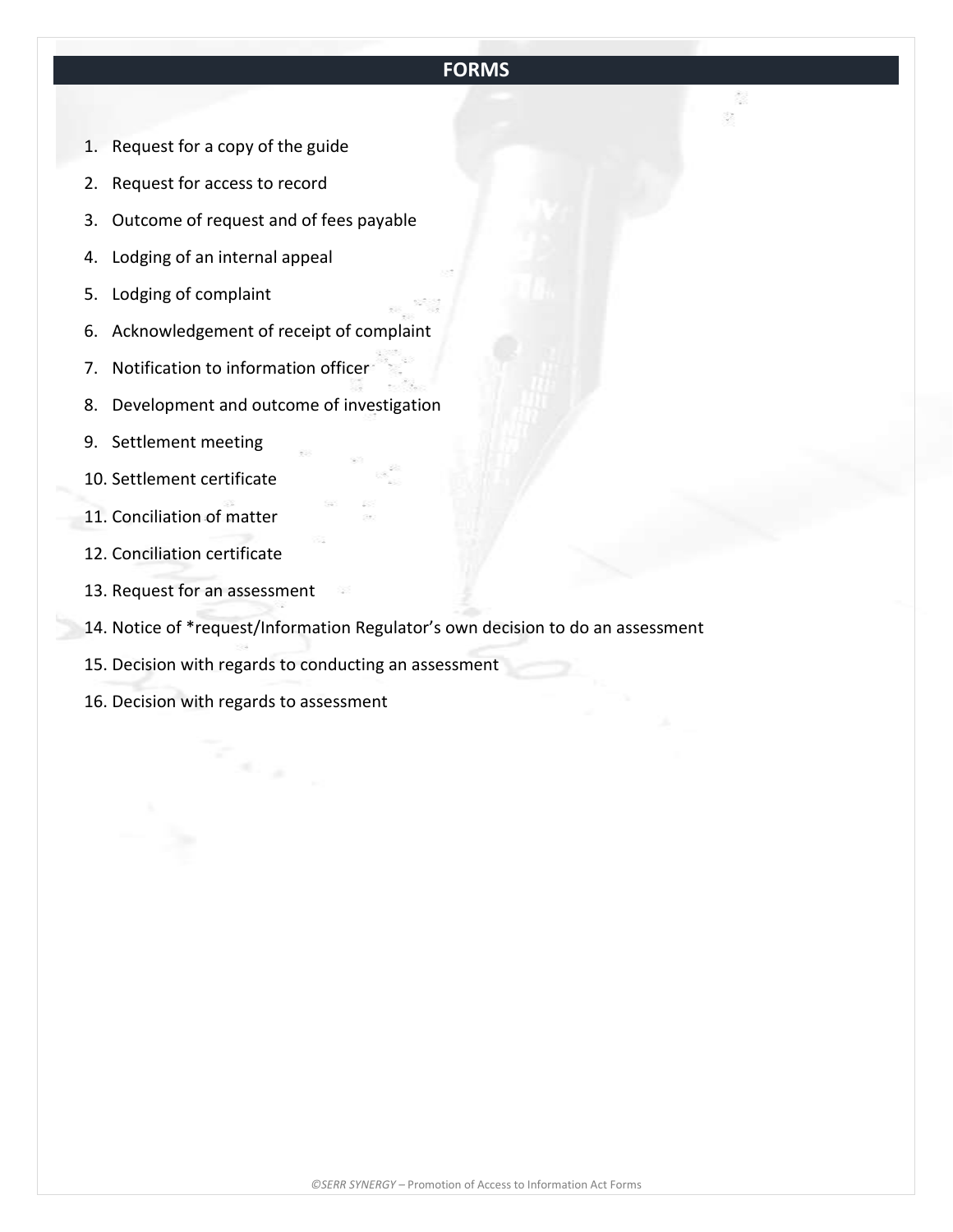|                                                                                  |                            |                                               | FORM 1<br>[Regulations 2 and 3] | REQUEST FOR A COPY OF THE GUIDE |  |
|----------------------------------------------------------------------------------|----------------------------|-----------------------------------------------|---------------------------------|---------------------------------|--|
| TO:<br>P.O. Box 31533<br>Braamfontein,<br>2017<br>E-mail address:<br>Tel number: | *The Information Regulator | inforeg@justice.gov.za<br>+27 (0) 10 023 5200 |                                 |                                 |  |
|                                                                                  | *The information officer   | OR                                            |                                 |                                 |  |
| <b>Full Names:</b>                                                               |                            |                                               |                                 |                                 |  |
| In my capacity<br>As (mark with<br>$''x'$ :                                      | Information officer        |                                               |                                 | Other                           |  |
| Name of                                                                          |                            |                                               |                                 |                                 |  |
| *public/private                                                                  |                            |                                               |                                 |                                 |  |
| Body (if applicable)                                                             |                            |                                               |                                 |                                 |  |
| <b>Postal Address:</b>                                                           |                            |                                               |                                 |                                 |  |
| <b>Street Address:</b>                                                           |                            |                                               |                                 |                                 |  |
| E-mail Address:                                                                  |                            |                                               |                                 |                                 |  |
| Facsimile:                                                                       |                            |                                               |                                 |                                 |  |
| <b>Contact</b><br><b>Numbers:</b>                                                |                            |                                               |                                 | Cellular:                       |  |
|                                                                                  | Tel: (B):                  |                                               |                                 |                                 |  |
| hereby request the following copy(ies) of the guide:                             |                            |                                               |                                 |                                 |  |

Language (mark with "X") | No of copies | Language (mark with "X") | No of copies Sepedi Sesotho Sesotho Sesotho Sesotho Sesotho Sesotho Sesotho Sesotho Sesotho Sesotho Sesotho Sesotho Sesotho Sesotho Sesotho Sesotho Sesotho Sesotho Sesotho Sesotho Sesotho Sesotho Sesotho Sesotho Sesotho Sesotho Sesotho Setswana Tshivenda Xitsonga Afrikaans IsiNdebele and isiXhosa IsiZulu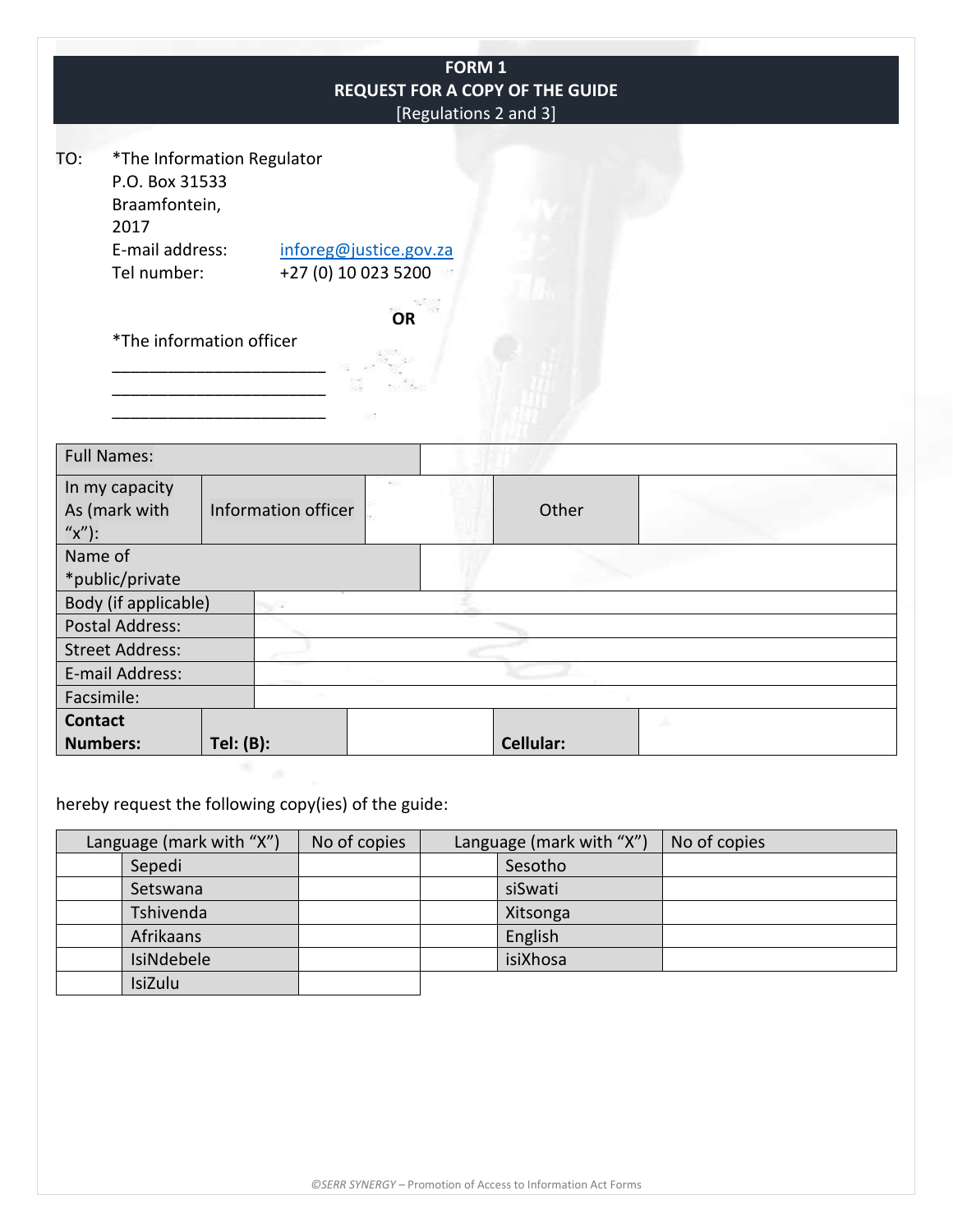# Manner of collection (Mark with "x"):

| Personal               |                |           | Electronic communication |  |
|------------------------|----------------|-----------|--------------------------|--|
| Collection             | Postal address | Facsimile | (Please specify)         |  |
|                        |                |           |                          |  |
|                        |                |           |                          |  |
|                        |                |           |                          |  |
| Signed at_             | this           | day of    | $20$ $-$                 |  |
|                        |                |           |                          |  |
|                        |                |           |                          |  |
|                        |                |           |                          |  |
| Signature of requester |                |           |                          |  |
| 83                     | ×<br>33        |           |                          |  |
|                        | 73             |           |                          |  |
|                        |                |           |                          |  |
|                        |                |           |                          |  |
|                        |                |           |                          |  |
|                        |                |           |                          |  |
|                        |                |           |                          |  |
|                        | Se p           |           |                          |  |
|                        |                |           |                          |  |
| - 5                    |                |           |                          |  |
|                        |                |           |                          |  |
|                        |                |           |                          |  |
|                        |                |           |                          |  |
|                        |                |           |                          |  |
|                        |                |           |                          |  |
|                        |                |           |                          |  |
|                        |                |           |                          |  |
|                        |                |           |                          |  |
|                        |                |           |                          |  |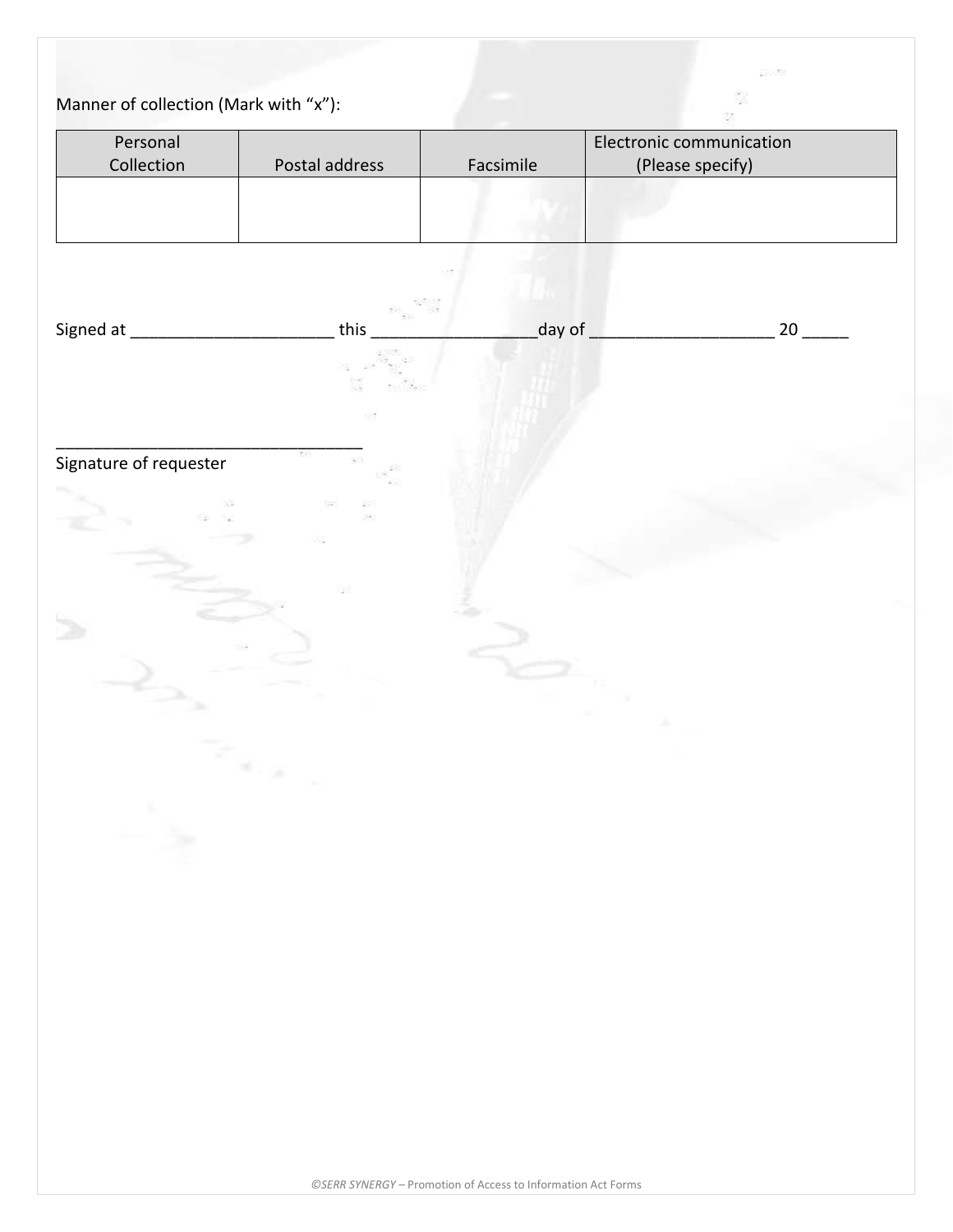|                                                                 |                           | <b>FORM 2</b><br><b>REQUEST FOR ACCESS TO RECORD</b><br>[Regulations 7]                                                                           |
|-----------------------------------------------------------------|---------------------------|---------------------------------------------------------------------------------------------------------------------------------------------------|
| Note:                                                           |                           |                                                                                                                                                   |
| 1. Proof of identity must be attached by the requester.         |                           | 2. If requests made on behalf of another person, proof of such authorization, must be attached to this form.                                      |
| *The information officer<br>TO:                                 |                           |                                                                                                                                                   |
|                                                                 |                           |                                                                                                                                                   |
|                                                                 |                           |                                                                                                                                                   |
| (Address)<br>E-mail address:<br>Fax number:<br>Mark with an "X" |                           |                                                                                                                                                   |
| Request is made in my own name                                  |                           | Request is made on behalf of another person                                                                                                       |
|                                                                 |                           | PERSONAL INFORMATION                                                                                                                              |
| Full names:                                                     |                           |                                                                                                                                                   |
| Identity number:                                                |                           |                                                                                                                                                   |
| Capacity in which                                               |                           |                                                                                                                                                   |
| request is made                                                 |                           |                                                                                                                                                   |
| (when made on behalf                                            |                           |                                                                                                                                                   |
| Of another person):                                             |                           |                                                                                                                                                   |
| <b>Postal Address:</b>                                          |                           |                                                                                                                                                   |
| <b>Street Address:</b>                                          |                           |                                                                                                                                                   |
| E-mail Address:                                                 |                           |                                                                                                                                                   |
| Contact numbers                                                 | Tel. $(B)$ :<br>Cellular: | Facsimile:                                                                                                                                        |
| Full names of person                                            |                           |                                                                                                                                                   |
| On whose behalf                                                 |                           |                                                                                                                                                   |
| Request is made (if                                             |                           |                                                                                                                                                   |
| applicable):                                                    |                           |                                                                                                                                                   |
| Identity number:                                                |                           |                                                                                                                                                   |
| <b>Postal Address:</b>                                          |                           |                                                                                                                                                   |
| <b>Street Address:</b>                                          |                           |                                                                                                                                                   |
| E-mail Address:                                                 |                           |                                                                                                                                                   |
| Contact numbers                                                 | Tel. $(B)$ :              | Facsimile:                                                                                                                                        |
|                                                                 | Cellular:                 |                                                                                                                                                   |
|                                                                 |                           | PARTICULARS OF RECORD REQUESTED<br>Provide full particulars of the record to which access is requested, including the reference number if that is |
|                                                                 |                           | known to you, to enable the record to be located. (If the provided space is inadequate, please continue on a                                      |
|                                                                 |                           | separate page and attach it to this form. All additional pages must be signed.)                                                                   |
|                                                                 |                           |                                                                                                                                                   |
|                                                                 |                           |                                                                                                                                                   |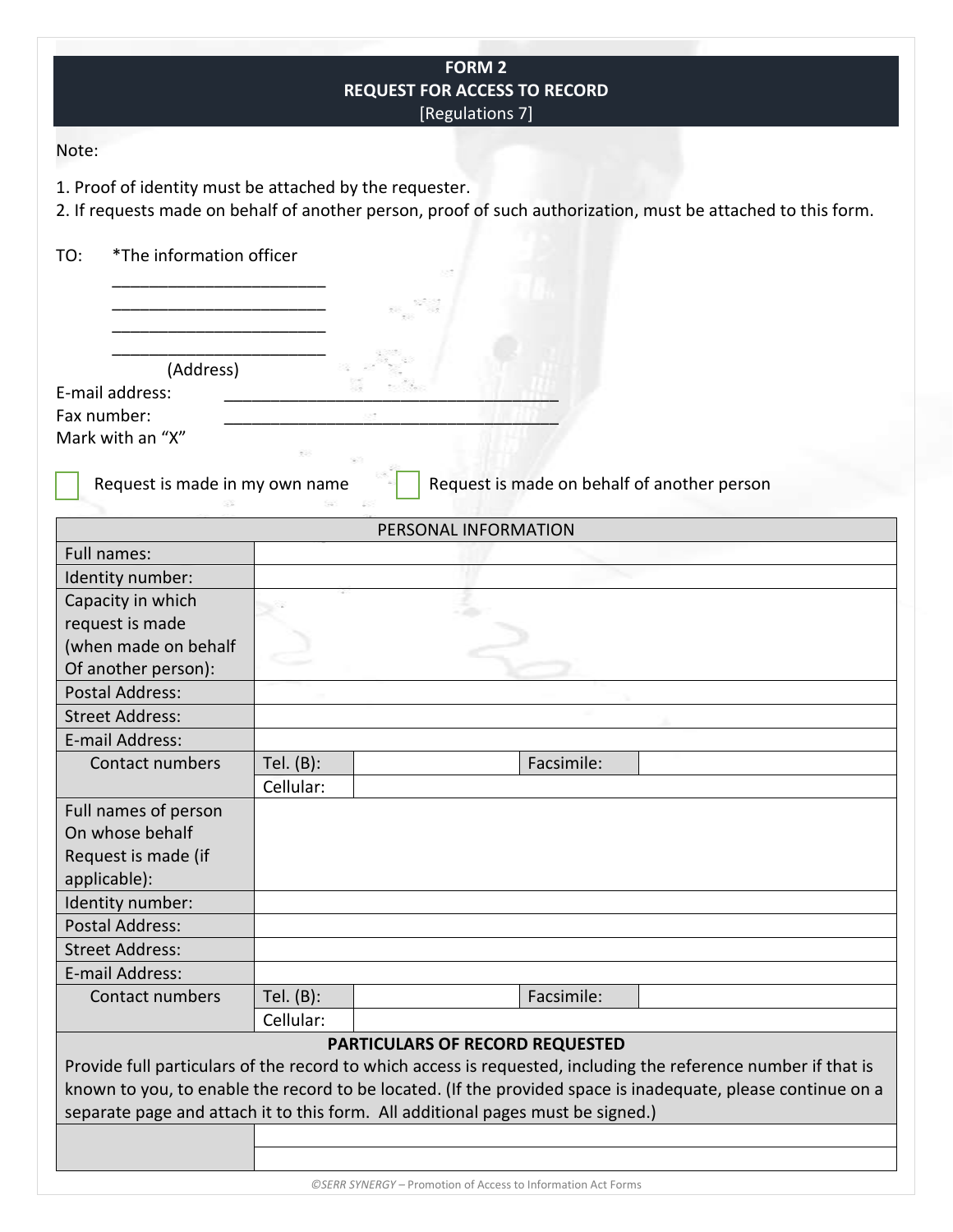| Description of record<br>of relevant part of the |                                                                                        |  |
|--------------------------------------------------|----------------------------------------------------------------------------------------|--|
| record:                                          |                                                                                        |  |
|                                                  |                                                                                        |  |
|                                                  |                                                                                        |  |
|                                                  |                                                                                        |  |
|                                                  |                                                                                        |  |
| Reference number, if<br>available:               |                                                                                        |  |
|                                                  |                                                                                        |  |
|                                                  |                                                                                        |  |
|                                                  |                                                                                        |  |
|                                                  |                                                                                        |  |
| Any further particulars                          |                                                                                        |  |
| of record:                                       |                                                                                        |  |
|                                                  |                                                                                        |  |
|                                                  |                                                                                        |  |
|                                                  |                                                                                        |  |
|                                                  |                                                                                        |  |
|                                                  | <b>TYPE OF RECORD</b>                                                                  |  |
|                                                  | (Mark the applicable box with an "X")                                                  |  |
| Record is in written of printed form             |                                                                                        |  |
|                                                  | Record comprises virtual images (this includes photographs, slides, video recordings,  |  |
| Computer-generated images, sketches, etc.)       |                                                                                        |  |
|                                                  | Record consists of recorded words or information which can be reproduced in sound      |  |
|                                                  | Record is held on a computer or in an electronic, or machine-readable form             |  |
|                                                  | <b>FORM OF ACCESS</b>                                                                  |  |
|                                                  | (Mark the applicable box with an "X")                                                  |  |
|                                                  | Printed copy of record (including copies of any virtual images, transcriptions and     |  |
| information                                      |                                                                                        |  |
|                                                  | Held on computer or in an electronic or machine-readable form)                         |  |
|                                                  | Written or printed transcription of virtual images (this includes photographs, slides, |  |
| video                                            | Recordings, computer-generated images, sketches, etc.)                                 |  |
|                                                  | Transcription of soundtrack (written of printed document)                              |  |
|                                                  | Copy of record on flash drive (including virtual images and soundtracks)               |  |
|                                                  | Copy of record on compact disc drive (including virtual images and soundtracks)        |  |
| Copy of record saved on cloud storage server     |                                                                                        |  |
|                                                  | <b>MANNER OF ACCESS</b>                                                                |  |
|                                                  | (Mark the applicable box with an "X")                                                  |  |
|                                                  | Personal inspection of record at registered address of public/private body (including  |  |
| listening                                        |                                                                                        |  |
|                                                  | to recorded words, information which can be reproduced in sound, or information        |  |
|                                                  | held on computer or in an electronic or machine-readable form)                         |  |
| Postal services to postal address                |                                                                                        |  |
| Postal services to street address                |                                                                                        |  |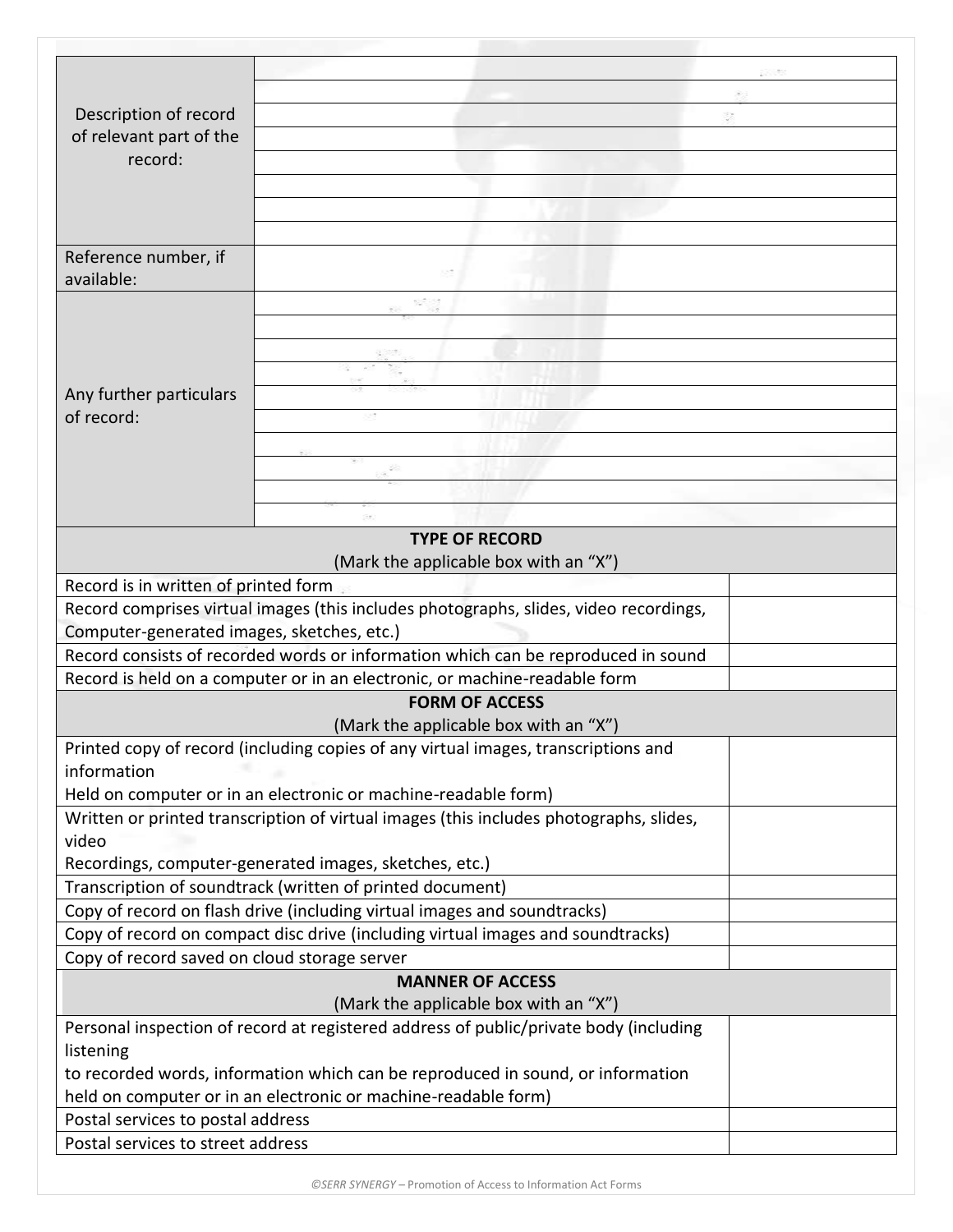| Courier service to street address                                                   | お茶を食 |
|-------------------------------------------------------------------------------------|------|
| Facsimile of information in written or printed format (including transcriptions)    |      |
| E-mail of information (including soundtracks if possible)                           |      |
| Cloud share/fire transfer                                                           |      |
| Preferred language:                                                                 |      |
| (Note that if the record is not available in the language you prefer, access may be |      |
| granted in                                                                          |      |
| the language in which the record is available)                                      |      |

|                         | <b>PARTICULARS OF RIGHT TO BE EXERCISED OR PROTECTED</b><br>If the provided space is inadequate, please continue on a separate page and attach it to this Form. The |
|-------------------------|---------------------------------------------------------------------------------------------------------------------------------------------------------------------|
|                         | requester must sign all the additional pages.                                                                                                                       |
| Indicate which right is |                                                                                                                                                                     |
| to                      |                                                                                                                                                                     |
| be exercised or         |                                                                                                                                                                     |
| protected:              |                                                                                                                                                                     |
|                         |                                                                                                                                                                     |
| Explain why the record  |                                                                                                                                                                     |
| requested is required   |                                                                                                                                                                     |
| for the exercise or     |                                                                                                                                                                     |
| protection of the       |                                                                                                                                                                     |
| aforementioned right:   |                                                                                                                                                                     |
|                         | <b>FEES</b>                                                                                                                                                         |
| a)                      | A request fee must be paid before the request will be considered.                                                                                                   |
| b)                      | You will be notified of the amount of the access fee to be paid.                                                                                                    |
| c)                      | The fee payable for access to a record depends on the form in which access is required and                                                                          |
|                         | the reasonable time required to search for and prepare a record.                                                                                                    |
| d)                      | If you qualify for exemption of the payment of any fee, please state the reason for exemption.                                                                      |
| Reason:                 |                                                                                                                                                                     |
|                         |                                                                                                                                                                     |
|                         |                                                                                                                                                                     |
|                         |                                                                                                                                                                     |
|                         |                                                                                                                                                                     |
|                         |                                                                                                                                                                     |
|                         |                                                                                                                                                                     |

You will be notified in writing whether your request has been approved or denied and if approved the costs relating to your request, if any. Please indicate your preferred manner of correspondence:

| Postal address | Facsimile | Electronic communication<br>(Please specify) |
|----------------|-----------|----------------------------------------------|
|                |           |                                              |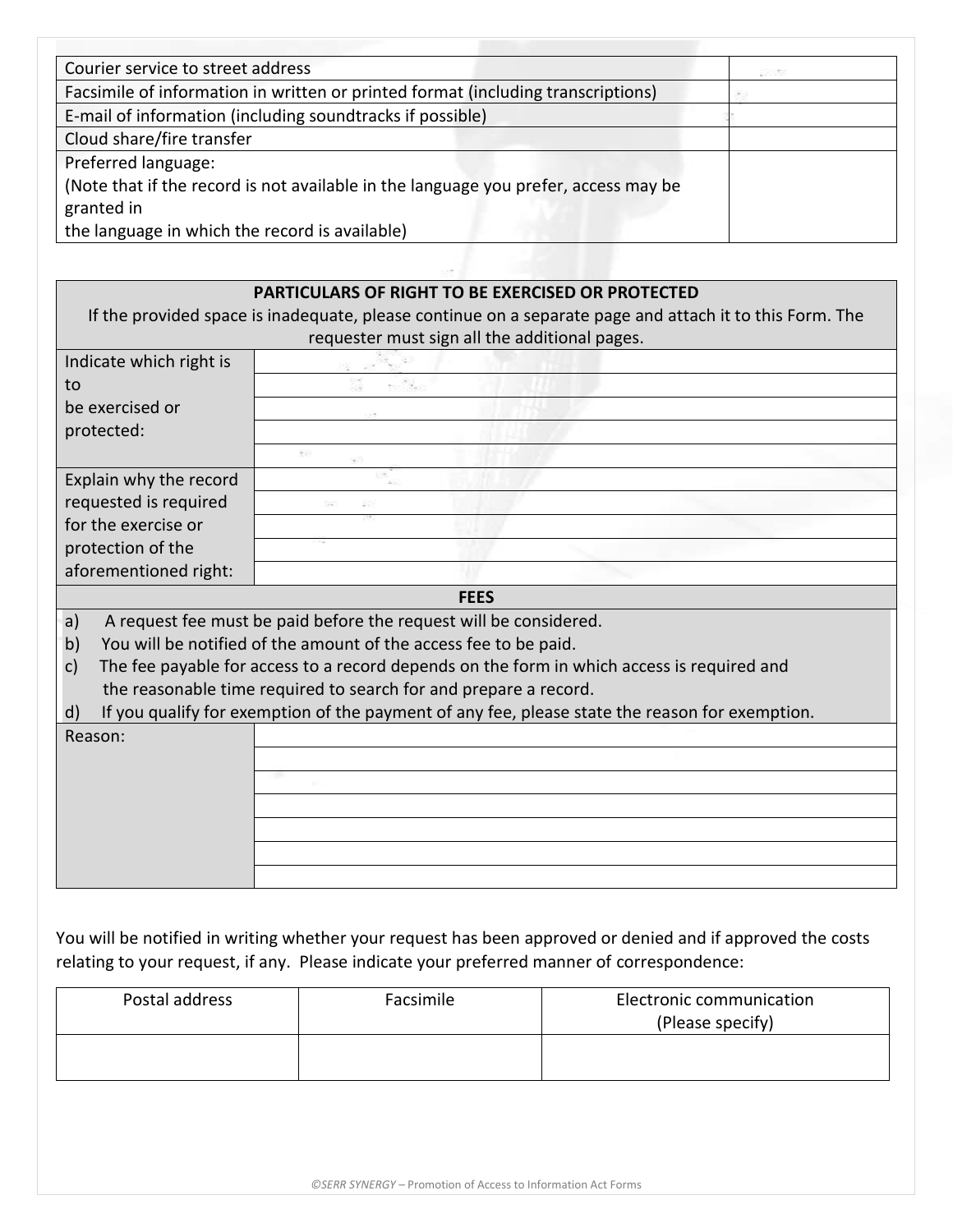|           | $+n +n$ | וח וור |  |
|-----------|---------|--------|--|
| Signed at | LI 11.  | uav    |  |
|           |         |        |  |
|           |         |        |  |

\_\_\_\_\_\_\_\_\_\_\_\_\_\_\_\_\_\_\_\_\_\_\_\_\_\_\_\_\_\_\_\_\_\_\_\_\_\_\_\_\_\_\_\_\_\_\_\_\_\_\_\_\_ Signature of Requester / Person on whose behalf request is made

### **FOR OFFICIAL USE**

**-------------------------------------------------------------------------------------------------------------------------------**

| Reference number:     |             |  |
|-----------------------|-------------|--|
| Request received by:  | 88<br>- 555 |  |
| (state rank, name and | 553         |  |
| surname of            | 72          |  |
| information           |             |  |
| Officer)              | 555         |  |
| Date received:        |             |  |
| Access fees:          |             |  |
| Deposit (if any):     |             |  |

Signature of Information Officer

\_\_\_\_\_\_\_\_\_\_\_\_\_\_\_\_\_\_\_\_\_\_\_\_\_\_\_\_\_\_\_\_\_\_\_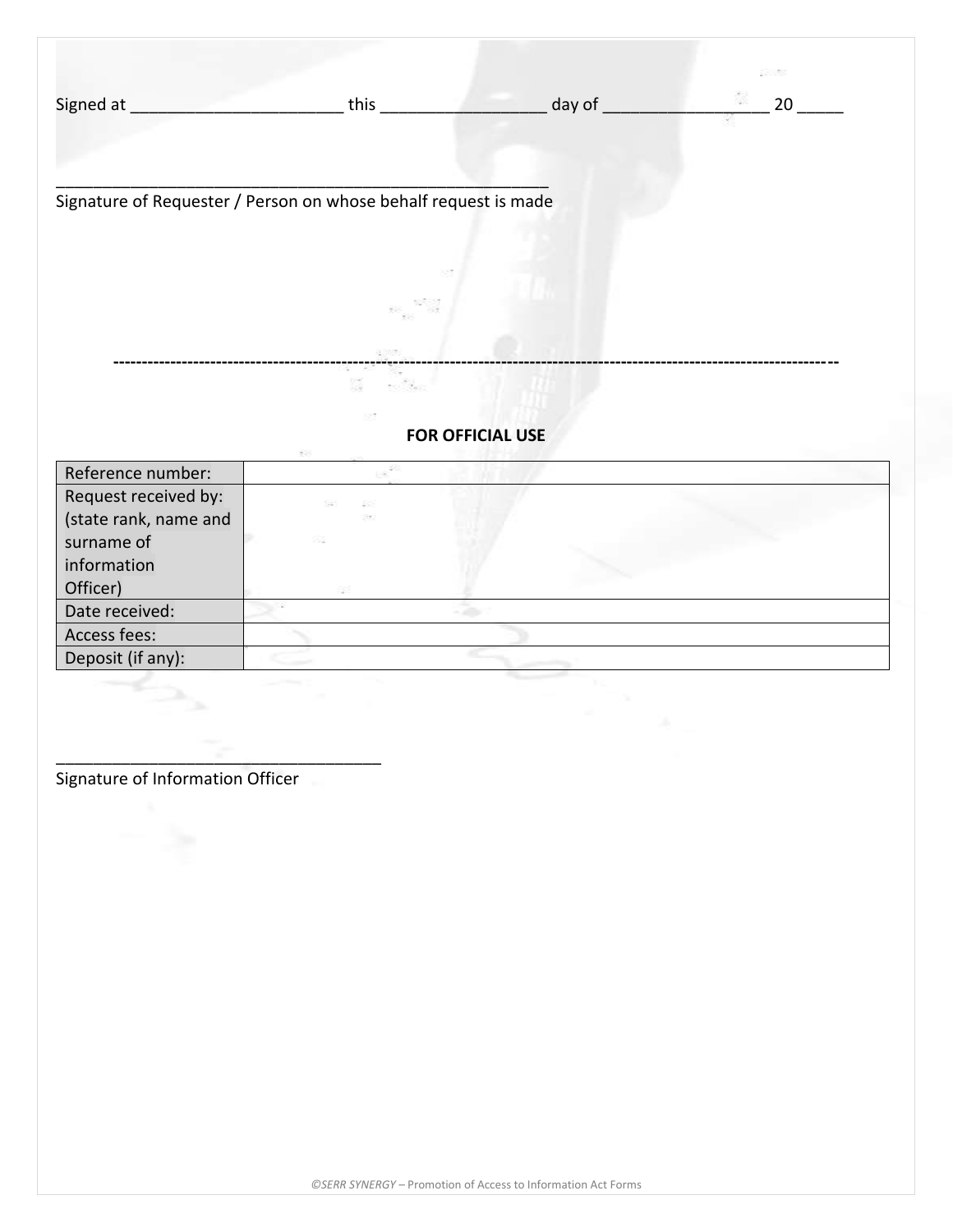| <b>FORM 3</b>                                                                                                                                                                                           |
|---------------------------------------------------------------------------------------------------------------------------------------------------------------------------------------------------------|
| <b>OUTCOME OF REQUEST AND FEES PAYABLE</b>                                                                                                                                                              |
| [Regulations 8]                                                                                                                                                                                         |
|                                                                                                                                                                                                         |
|                                                                                                                                                                                                         |
| If your request is granted the $-$                                                                                                                                                                      |
| amount of deposit, (if any), is payable before your request is processed; and<br>(a)                                                                                                                    |
| (b)<br>requested record/portion of the record will only be released once proof of full payment is<br>received.                                                                                          |
| Please use the reference number hereunder in all future correspondence.                                                                                                                                 |
| Reference number:                                                                                                                                                                                       |
|                                                                                                                                                                                                         |
|                                                                                                                                                                                                         |
|                                                                                                                                                                                                         |
|                                                                                                                                                                                                         |
|                                                                                                                                                                                                         |
| <b>Provided Provided Provided Provided Provided Provided Provided Provided Provided Provided Provided Provided Provided Provided Provided Provided Provided Provided Provided Provided P</b><br>refers. |
|                                                                                                                                                                                                         |
|                                                                                                                                                                                                         |

### **1. You requested:**

**2. You requested:**

Personal inspection of information at registered address of public/private body (including

listening to recorded words, information which can be reproduced in sound, or information held on computer or in an electronic or machine-readable form) is free of charge. You are required to make an appointment for the inspection of the information and to bring this Form with you. If you then require any form of reproduction of the information, you will be liable for the fees prescribed in Annexure B.

#### **OR**

| Printed copies of the information (including copies of any virtual images,             |  |
|----------------------------------------------------------------------------------------|--|
| transcriptions and information held on computer or in an electronic or machine-        |  |
| readable form)                                                                         |  |
| Written or printed transcription of virtual images (this includes photographs, slides, |  |
| video recordings, computer-generated images, sketches, etc.                            |  |
| Transcription of soundtrack (written or printed document)                              |  |
| Copy of information on flash drive (including virtual images and soundtracks)          |  |
| Copy of information on compact disc drive (including virtual images and                |  |
| soundtracks)                                                                           |  |
| Copy of record saved on cloud storage server                                           |  |

### **3. To be submitted:**

| Postal services to postal address                                                |  |
|----------------------------------------------------------------------------------|--|
| Postal services to street address                                                |  |
| Courier services to street address                                               |  |
| Facsimile of information in written or printed format (including transcriptions) |  |
| E-mail of information (including soundtracks if possible)                        |  |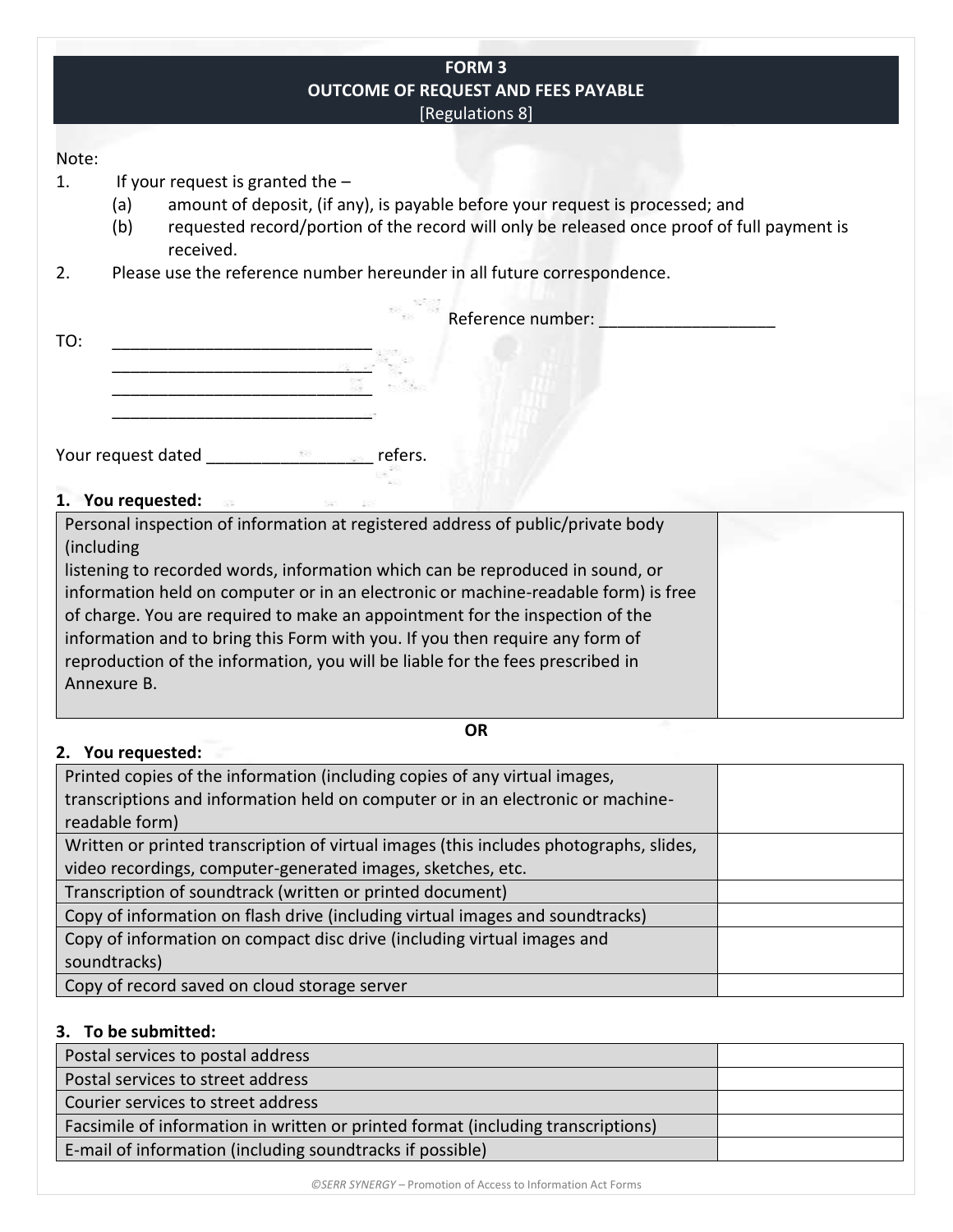| Cloud share/file transfer                                                           | <b>SANCE</b> |
|-------------------------------------------------------------------------------------|--------------|
| Preferred language:                                                                 | È.           |
| (Note that if the record is not available in the language you prefer, access may be |              |
| granted in the language in which the record is available)                           |              |

Kindly note that your request has been:

Approved

Denied, for the following reasons:

## **4. Fees payable with regards to your request:**

| <b>Item</b>                                      | Cost per A4-size<br>page or part | <b>Number of</b><br>Pages/items | <b>Total</b> |
|--------------------------------------------------|----------------------------------|---------------------------------|--------------|
|                                                  | thereof/item                     |                                 |              |
| Photocopy                                        |                                  |                                 |              |
| Printed copy                                     |                                  |                                 |              |
| For a copy in a computer-readable form on:       |                                  |                                 |              |
| Flash drive<br>(i)                               |                                  |                                 |              |
| To be provided by requestor                      | R40.00                           |                                 |              |
| Compact disc<br>(ii)                             |                                  |                                 |              |
| If provided by requestor                         | R40.00                           |                                 |              |
| If provided to the requestor                     | R60.00                           |                                 |              |
| For a transcription of visual images per A4-size | Service to be                    |                                 |              |
| page                                             | outsourced. Will                 |                                 |              |
|                                                  | depend on the                    |                                 |              |
| Copy of visual images                            | quotation of the                 |                                 |              |
|                                                  | service provider                 |                                 |              |
| Transcription of an audio record, per A4-size    | R24.00                           |                                 |              |
|                                                  |                                  |                                 |              |
| Copy of an audio record                          |                                  |                                 |              |
| Flash drive<br>(i)                               |                                  |                                 |              |
| To be provided by requestor                      | R40.00                           |                                 |              |
| Compact disc<br>(ii)                             |                                  |                                 |              |
| If provided by requestor                         | R40.00                           |                                 |              |
| If provided to the requestor                     | R60.00                           |                                 |              |
| Postage, e-mail or any other electronic          | <b>Actual costs</b>              |                                 |              |
| transfer:                                        |                                  |                                 |              |
| <b>TOTAL:</b>                                    |                                  |                                 |              |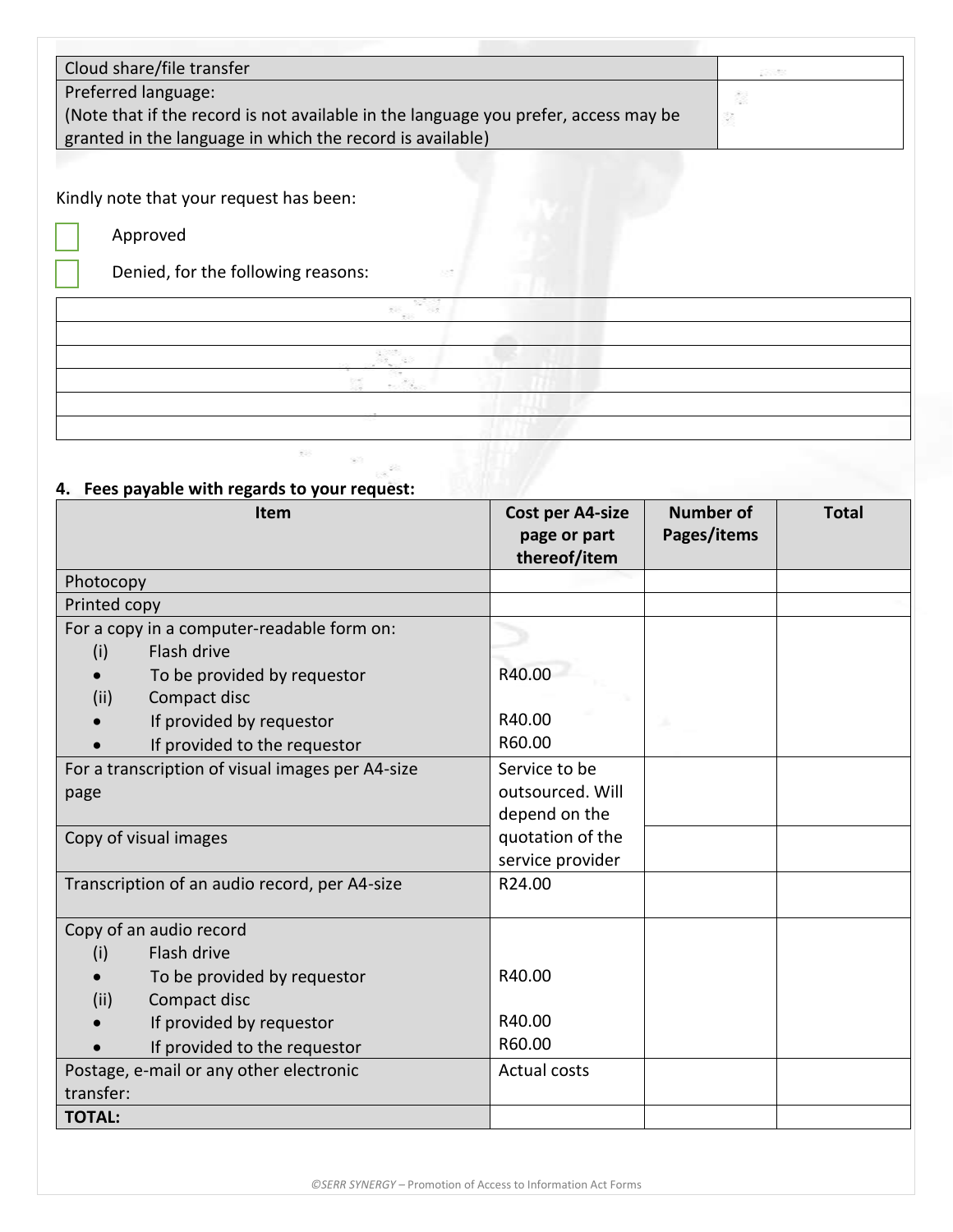| Yes                                                      |           |                                                                                 | No |
|----------------------------------------------------------|-----------|---------------------------------------------------------------------------------|----|
| Hours of<br>search                                       |           | Amount of deposit<br>(Calculated on one third of total amount<br>per request)   |    |
| The amount must be paid into the following Bank account: |           |                                                                                 |    |
| Name of Bank:<br>Name of account holder:                 | 28        | -92                                                                             |    |
| Type of account:                                         |           |                                                                                 |    |
| Account number:<br><b>Branch Code:</b>                   |           |                                                                                 |    |
| Reference No:                                            |           | the contract of the contract of the contract of the contract of the contract of |    |
| Submit proof of payment to:                              |           |                                                                                 |    |
|                                                          |           |                                                                                 |    |
|                                                          | this $\_$ | __ day of                                                                       | 20 |
|                                                          |           |                                                                                 |    |
|                                                          |           |                                                                                 |    |
| Information Officer                                      |           |                                                                                 |    |
|                                                          |           |                                                                                 |    |
|                                                          |           |                                                                                 |    |
|                                                          |           |                                                                                 |    |
|                                                          |           |                                                                                 |    |
| Read                                                     |           |                                                                                 |    |
|                                                          |           |                                                                                 |    |
| ≥.                                                       |           |                                                                                 |    |
|                                                          |           |                                                                                 |    |
|                                                          |           |                                                                                 |    |
|                                                          |           |                                                                                 |    |
|                                                          |           |                                                                                 |    |
|                                                          |           |                                                                                 |    |
|                                                          |           |                                                                                 |    |
|                                                          |           |                                                                                 |    |
|                                                          |           |                                                                                 |    |
|                                                          |           |                                                                                 |    |
|                                                          |           |                                                                                 |    |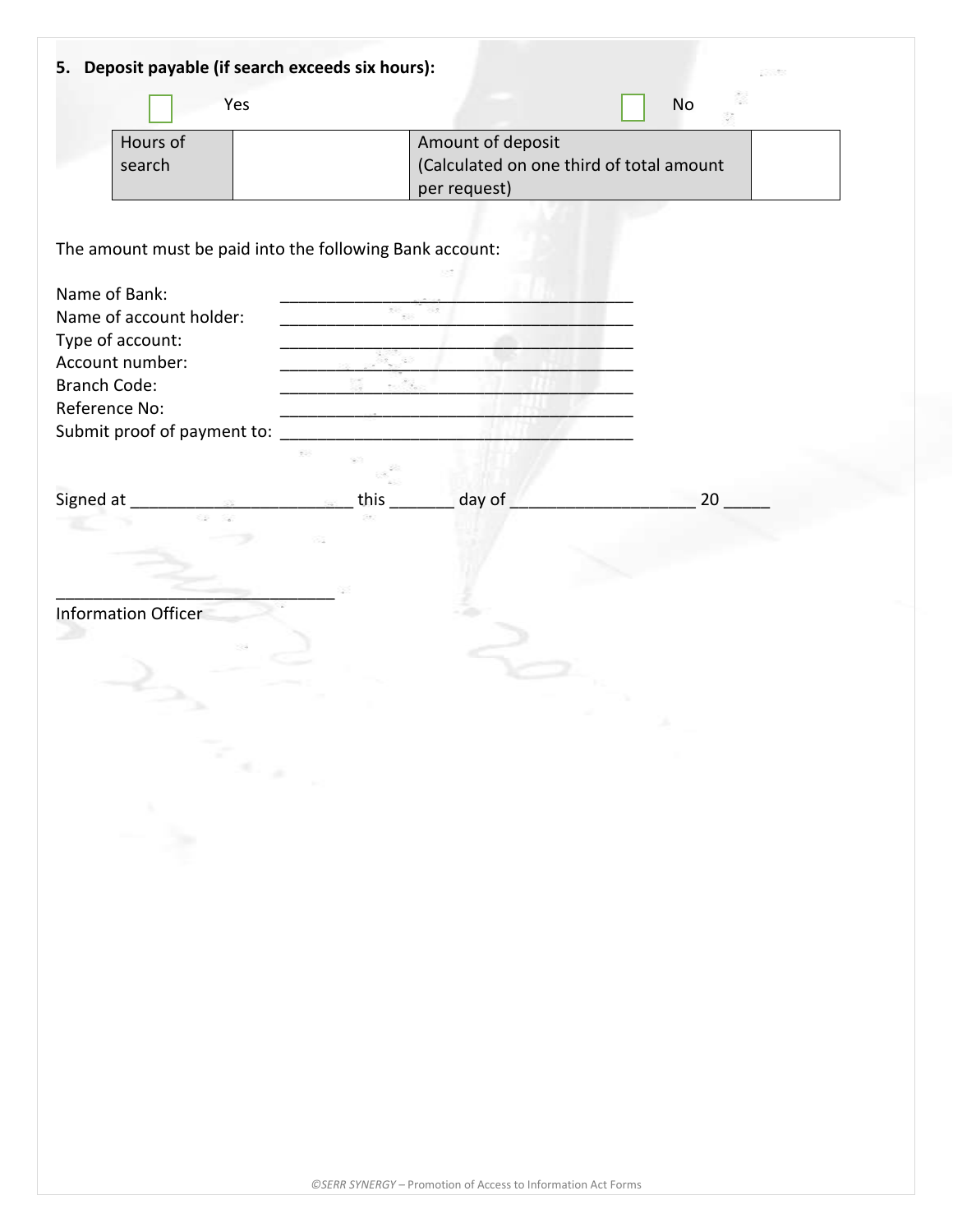**FORM 4 LODGING OF AN INTERNAL APPEAL** [Regulation 9]

Reference number \_\_\_\_\_\_\_\_\_\_\_\_\_\_\_\_\_\_\_\_\_\_\_

|                                                                       |                                                           |    |     | <b>PARTICULARS OF PYBLIC BODY</b>                                                                            |    |  |  |  |
|-----------------------------------------------------------------------|-----------------------------------------------------------|----|-----|--------------------------------------------------------------------------------------------------------------|----|--|--|--|
| Name of public body:                                                  |                                                           |    |     |                                                                                                              |    |  |  |  |
| Name and surname of                                                   |                                                           |    |     |                                                                                                              |    |  |  |  |
| information                                                           |                                                           |    |     |                                                                                                              |    |  |  |  |
| Officer:                                                              |                                                           |    |     |                                                                                                              |    |  |  |  |
|                                                                       | PARTICULARS OF COMPLAINANT WHO LODGES THE INTERNAL APPEAL |    |     |                                                                                                              |    |  |  |  |
| Full names:                                                           |                                                           |    |     |                                                                                                              |    |  |  |  |
| Identity number:                                                      |                                                           |    |     |                                                                                                              |    |  |  |  |
| Postal address:                                                       |                                                           |    |     |                                                                                                              |    |  |  |  |
|                                                                       | Tel. (B):                                                 |    |     | Facsimile:                                                                                                   |    |  |  |  |
| Contact numbers:                                                      | Cellular:                                                 | 33 |     |                                                                                                              |    |  |  |  |
| E-mail Address:                                                       |                                                           |    |     |                                                                                                              |    |  |  |  |
| Is the internal appeal lodged on behalf of                            |                                                           |    | Yes |                                                                                                              | No |  |  |  |
| another person?                                                       |                                                           |    |     |                                                                                                              |    |  |  |  |
| If answer is "yes", capacity in which an internal                     |                                                           |    |     |                                                                                                              |    |  |  |  |
| appeal on behalf of another person is lodged:                         |                                                           |    |     |                                                                                                              |    |  |  |  |
| (Proof of the capacity in which appeal is lodged,                     |                                                           |    |     |                                                                                                              |    |  |  |  |
| if applicable, must be attached.)                                     |                                                           |    |     |                                                                                                              |    |  |  |  |
|                                                                       |                                                           |    |     | PARTICULARS OF PERSON ON WHOSE BEHALF THE INTERNAL APPEAL IS LODGED (If lodged by a third party)             |    |  |  |  |
| Full names:                                                           |                                                           |    |     |                                                                                                              |    |  |  |  |
| Identity number:                                                      |                                                           |    |     |                                                                                                              |    |  |  |  |
| Postal address:                                                       |                                                           |    |     |                                                                                                              |    |  |  |  |
| Contact numbers:                                                      | Tel. $(B)$ :                                              |    |     | Facsimile:                                                                                                   |    |  |  |  |
|                                                                       | Cellular:                                                 |    |     |                                                                                                              |    |  |  |  |
| E-mail address:                                                       |                                                           |    |     |                                                                                                              |    |  |  |  |
| <b>DECISION AGAINST WHICH THE INTERNAL APPEAL IS LODGED</b>           |                                                           |    |     |                                                                                                              |    |  |  |  |
|                                                                       |                                                           |    |     | (mark the appropriate box with an "X")                                                                       |    |  |  |  |
| Refusal of request for access:                                        |                                                           |    |     |                                                                                                              |    |  |  |  |
| Decision regarding fees prescribed in terms of section 22 of the Act: |                                                           |    |     |                                                                                                              |    |  |  |  |
|                                                                       |                                                           |    |     | Decision regarding the extension of the period within which the request must be dealt                        |    |  |  |  |
| with in terms of section 26(1) of the Act                             |                                                           |    |     |                                                                                                              |    |  |  |  |
|                                                                       |                                                           |    |     | Decision in terms of section 29(3) of the Act to refuse access in the form requested by                      |    |  |  |  |
| the requester:                                                        |                                                           |    |     |                                                                                                              |    |  |  |  |
| Decision to grant request for access:                                 |                                                           |    |     |                                                                                                              |    |  |  |  |
|                                                                       |                                                           |    |     | <b>GROUND FOR APPEAL</b>                                                                                     |    |  |  |  |
|                                                                       |                                                           |    |     | (If the provided space is inadequate, please continue on a separate page and attach it to this form, all the |    |  |  |  |
|                                                                       |                                                           |    |     | additional pages must be signed.)                                                                            |    |  |  |  |
|                                                                       |                                                           |    |     |                                                                                                              |    |  |  |  |
|                                                                       |                                                           |    |     |                                                                                                              |    |  |  |  |
|                                                                       |                                                           |    |     |                                                                                                              |    |  |  |  |
|                                                                       |                                                           |    |     |                                                                                                              |    |  |  |  |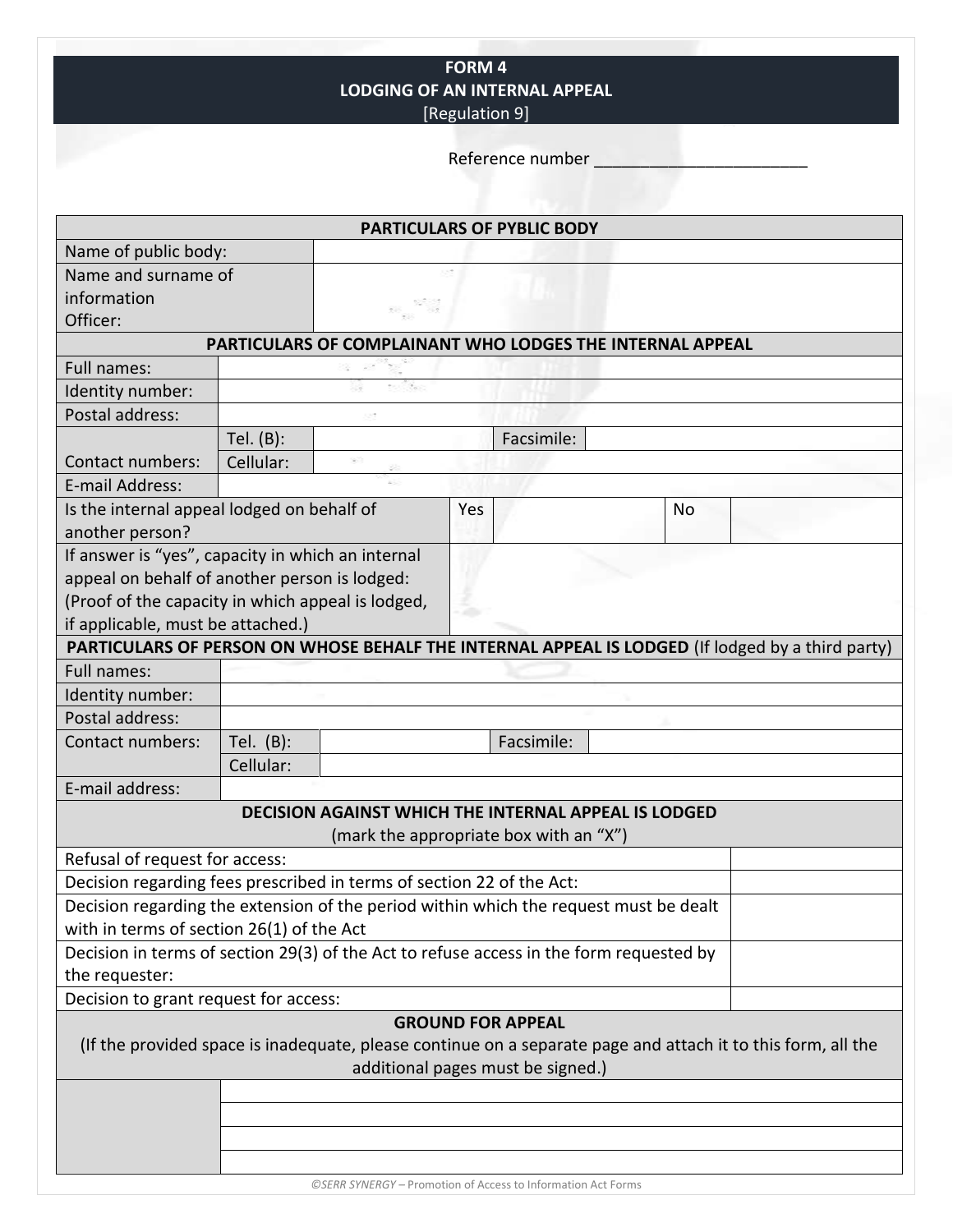| State the grounds  |     | 2008 |
|--------------------|-----|------|
| on                 |     | z.   |
| Which the internal |     |      |
| Appeal is based:   |     |      |
|                    |     |      |
|                    |     |      |
|                    |     |      |
|                    |     |      |
|                    |     |      |
| State any other    |     |      |
| information that   |     |      |
| may be relevant in |     |      |
| considering the    |     |      |
| appeal:            |     |      |
|                    | 583 |      |
|                    | -92 |      |
|                    | 53  |      |

You will be notified in writing of the decision on your internal appeal. Please indicate your preferred manner of notification: 

| <b>Postal address</b> |             | <b>Facsimile</b> | <b>Electronic communication</b><br>(Please specify) |    |
|-----------------------|-------------|------------------|-----------------------------------------------------|----|
|                       | $555 -$     |                  |                                                     |    |
|                       | $\geq \geq$ |                  |                                                     |    |
| Signed at             | this        | day of           |                                                     | 20 |
|                       |             |                  |                                                     |    |

Signature of appellant/Third party

\_\_\_\_\_\_\_\_\_\_\_\_\_\_\_\_\_\_\_\_\_\_\_\_\_\_\_\_\_\_\_\_\_\_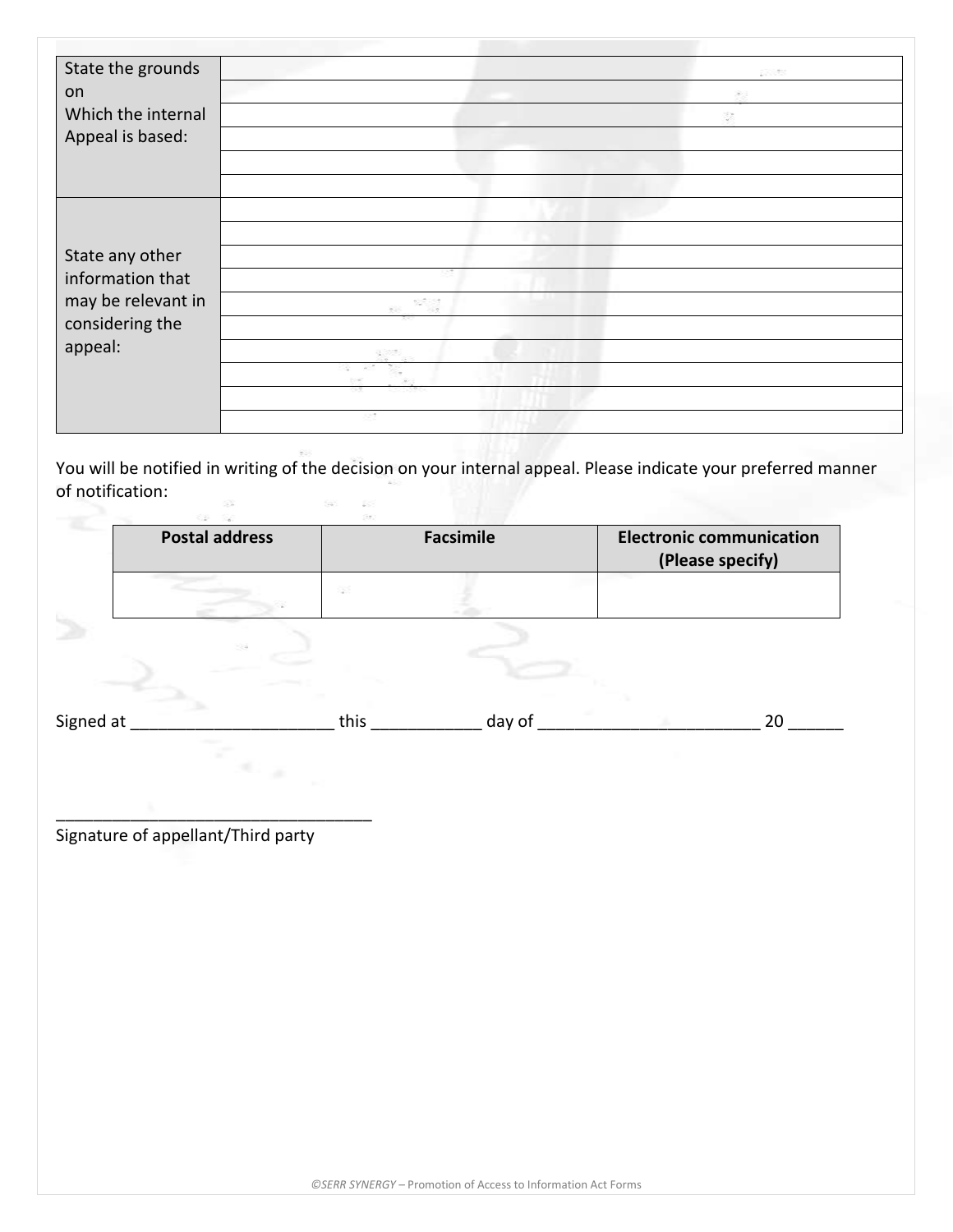### **FOR OFFICIAL USE OFFICIAL RECORD OF INTERNAL APPEAL**

------------------------------------------------------------------------------------------------------------------------------------------

3

| Appeal received by:<br>(state rank, name and surname of information<br>officer)<br>Date received:<br>Appeal accompanied by the reasons for the information officer's decision and,<br>where<br>applicable, the particulars of any third party to whom or which the record<br>relates, submitted by the information officer. |           |           | <b>OUTCOME OF APPEAL</b> |  | Yes<br>No. |
|-----------------------------------------------------------------------------------------------------------------------------------------------------------------------------------------------------------------------------------------------------------------------------------------------------------------------------|-----------|-----------|--------------------------|--|------------|
|                                                                                                                                                                                                                                                                                                                             | Yes       |           |                          |  |            |
| Refusal of request for                                                                                                                                                                                                                                                                                                      |           |           | New decision             |  |            |
| access. Confirmed?                                                                                                                                                                                                                                                                                                          | <b>No</b> |           | (if not                  |  |            |
|                                                                                                                                                                                                                                                                                                                             |           |           | confirmed)               |  |            |
|                                                                                                                                                                                                                                                                                                                             | 98        |           |                          |  |            |
|                                                                                                                                                                                                                                                                                                                             | Yes       |           |                          |  |            |
| Fees (Sec 22).<br>Confirmed?                                                                                                                                                                                                                                                                                                |           | 53<br>SS. | New decision             |  |            |
|                                                                                                                                                                                                                                                                                                                             |           |           | (if not                  |  |            |
|                                                                                                                                                                                                                                                                                                                             | No        |           | confirmed)               |  |            |
|                                                                                                                                                                                                                                                                                                                             | Yes       |           |                          |  |            |
| Extension (Sec 26(1)).                                                                                                                                                                                                                                                                                                      |           |           | New decision             |  |            |
| Confirmed?                                                                                                                                                                                                                                                                                                                  | <b>No</b> |           | (if not                  |  |            |
|                                                                                                                                                                                                                                                                                                                             |           |           | confirmed)               |  |            |
|                                                                                                                                                                                                                                                                                                                             |           |           |                          |  |            |
|                                                                                                                                                                                                                                                                                                                             | Yes       |           |                          |  |            |
| Access (Sec 29(3)).                                                                                                                                                                                                                                                                                                         |           |           | New decision             |  |            |
| Confirmed?                                                                                                                                                                                                                                                                                                                  | No        |           | (if not                  |  |            |
|                                                                                                                                                                                                                                                                                                                             |           |           | confirmed)               |  |            |
|                                                                                                                                                                                                                                                                                                                             | Yes       |           |                          |  |            |
| Request for access                                                                                                                                                                                                                                                                                                          |           |           | New decision             |  |            |
| granted. Confirmed?                                                                                                                                                                                                                                                                                                         | No        |           | (if not                  |  |            |
|                                                                                                                                                                                                                                                                                                                             |           |           | confirmed)               |  |            |
|                                                                                                                                                                                                                                                                                                                             |           |           |                          |  |            |
|                                                                                                                                                                                                                                                                                                                             |           |           |                          |  |            |

Signed at \_\_\_\_\_\_\_\_\_\_\_\_\_\_\_\_\_\_\_\_\_\_\_\_\_\_\_\_ this \_\_\_\_\_\_\_\_\_\_\_\_\_ day of \_\_\_\_\_\_\_\_\_\_\_\_\_\_\_\_\_\_\_\_\_\_\_\_\_\_\_\_\_\_\_\_\_\_ 20 \_\_\_\_\_\_\_

Relevant Authority

\_\_\_\_\_\_\_\_\_\_\_\_\_\_\_\_\_\_\_\_\_\_\_\_\_\_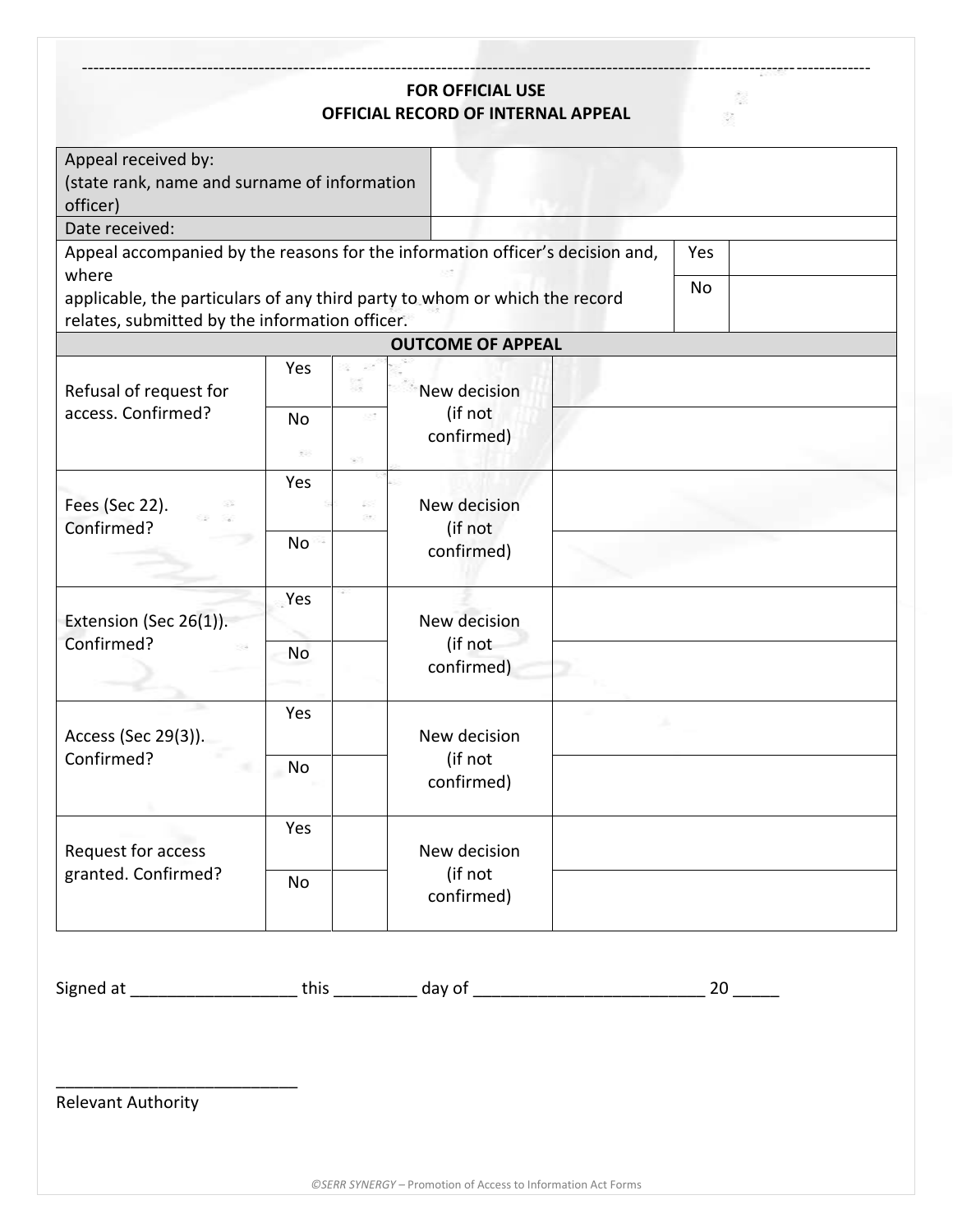### **FORM 5 LODGING OF COMPLAINT** [Regulation 10]

#### Note:

- 1. This form is designed to assist the Requester (hereinafter referred to as "the Complainant") in requesting a review of a public or private body's response or non-response to a request for access to records under the Promotion of Access to Information Act, 2000 (Act No. 2 of 2000) ("PAIA"). Please fill out this form and send it to the Information Regulator or complete the online complaint form available at<https://www.justice.gov.za/inforeg/>
- 2. PAIA gives a member of the public a right to file a complaint with the Information Regulator about any of the nature of complaints detailed in Part E of this complaint form.
- 3. It is the policy of the Information Regulator to defer investigating or to reject a complaint if the Complainant has not first given the public or private body (herein after referred to as "the Body") an opportunity to respond to and attempt to resolve the issue. To help the Body address your concerns prior to approaching the Information Regulator, you are required to complete the prescribed PAIA form and submit it to the Body.
- 4. A copy of this form will be provided to the Body that is the subject of your complaint. The information you provide on this form, attached to this form or that you supply later, will only be used to attempt to resolve your dispute, unless otherwise stated herein.
- 5. The Information Regulator will only accept your complaint once you confirm having complied with the prerequisites below.
- 6. Please attach copies of the following documents, if you have them:
	- Copy of the form to the Body requesting access to records;
	- The Body's response to your complaint or access request;
	- Any other correspondence between you and the Body regarding your request;
	- Copy of the appeal form, if your compliant relate to a public body;
	- The Body's response to your appeal;
	- Any other correspondence between you and the Body regarding your appeal;
	- Documentation authorizing you to act on behalf of another person (if applicable);
	- Court order or court documents relevant to your complaint, if any.
- 7. If the s pace provided for in this Form is inadequate, submit information as an Annexure to this Form and sign each page.

### **TO:** The Information Regulator

P.O. Box 31533 Braamfontein 2017 E-mail address: [inforeg@justice.gov.za](mailto:inforeg@justice.gov.za) Tel number: +27 (0) 10 023 5200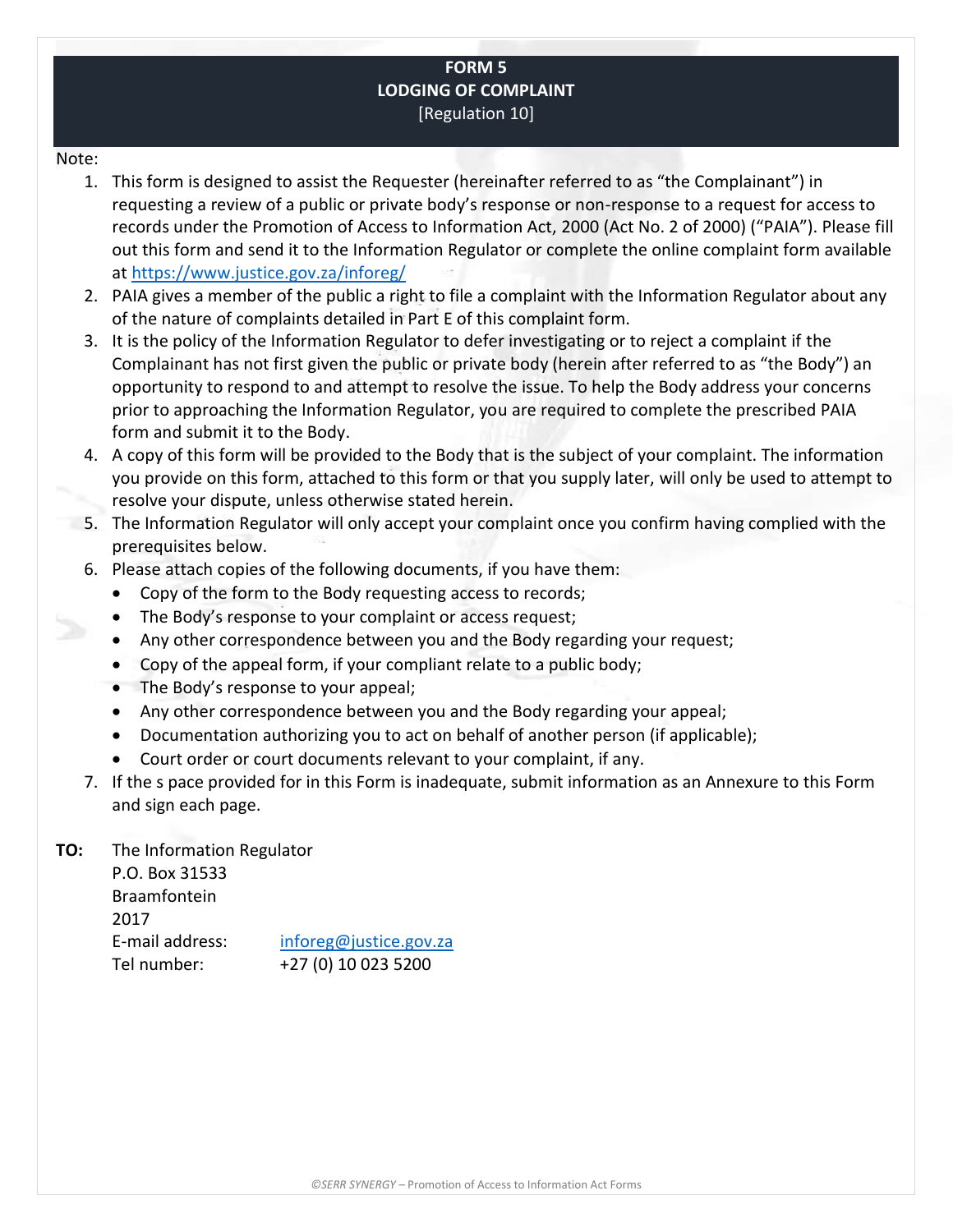| <b>CAPACITY OF PERSON/PARTY LODGING A COMPLAINT</b> |  |
|-----------------------------------------------------|--|
| (Mark with an "X")                                  |  |

Complainant personally

Representative of complainant

Third party

| <b>PREREQUISITES</b>                                                        |     |  |           |  |  |  |  |
|-----------------------------------------------------------------------------|-----|--|-----------|--|--|--|--|
| Did you submit request (PAIA form) for access to record of a public/private | Yes |  | <b>No</b> |  |  |  |  |
| body?                                                                       |     |  |           |  |  |  |  |
| Has 30 days lapsed from the date on which you submitted your PAIA form?     | Yes |  | No.       |  |  |  |  |
| Did you exhaust all the internal appeal procedure against a decision of the | Yes |  | <b>No</b> |  |  |  |  |
| Information officer of a public body?                                       |     |  |           |  |  |  |  |
| Have you applied to Court for appropriate relief regarding this matter?     | Yes |  | <b>No</b> |  |  |  |  |
|                                                                             |     |  |           |  |  |  |  |

| FOR INFORMATION REGULATOR'S USE ONLY |     |  |           |  |  |  |
|--------------------------------------|-----|--|-----------|--|--|--|
| Received by: (Full names)            |     |  |           |  |  |  |
| Position:                            |     |  |           |  |  |  |
| Signature:                           |     |  |           |  |  |  |
| Complaint accepted:                  | Yes |  | <b>No</b> |  |  |  |
| <b>Reference Number:</b>             |     |  |           |  |  |  |
| Date stamp<br>33                     |     |  |           |  |  |  |

| Postal address | Facsimile | Other electronic communication<br>(Please specify) |
|----------------|-----------|----------------------------------------------------|
|                |           |                                                    |

| <b>PART A</b><br>PERSONAL INFORMATION OF COMPLAINANT |           |  |           |  |  |
|------------------------------------------------------|-----------|--|-----------|--|--|
| Full names:                                          |           |  |           |  |  |
| Identity numbers:                                    |           |  |           |  |  |
| <b>Postal Address:</b>                               |           |  |           |  |  |
| <b>Street Address:</b>                               |           |  |           |  |  |
| E-mail Address                                       |           |  |           |  |  |
| Contact                                              | Tel: (B): |  | Facsimile |  |  |
| numbers:                                             | Cellular: |  |           |  |  |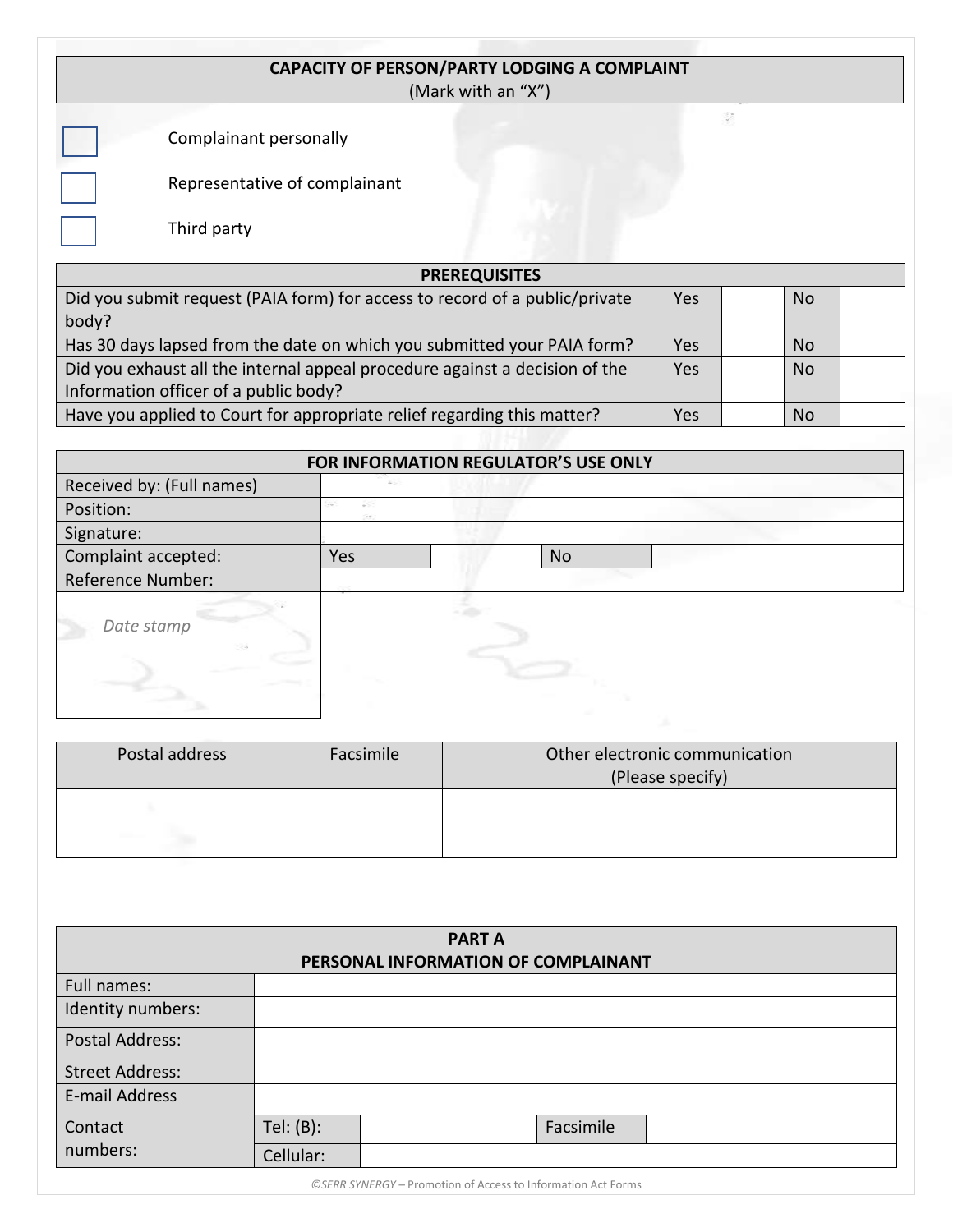|                        |           | <b>PART B</b>                                                      |           |                                                                                                   |
|------------------------|-----------|--------------------------------------------------------------------|-----------|---------------------------------------------------------------------------------------------------|
|                        |           | <b>REPRESENTATIVE INFORMATION</b>                                  |           |                                                                                                   |
|                        |           |                                                                    |           | (Complete only if you will be represented. A Power of Attorney must be attached in complainant is |
|                        |           | represented, failing which the complaint will be rejected)         |           |                                                                                                   |
| Full names of          |           |                                                                    |           |                                                                                                   |
| Representative:        |           |                                                                    |           |                                                                                                   |
| Nature of              |           |                                                                    |           |                                                                                                   |
| Representation         |           |                                                                    |           |                                                                                                   |
| Identity               |           |                                                                    |           |                                                                                                   |
| Number/Registration    |           |                                                                    |           |                                                                                                   |
| Number:                |           |                                                                    |           |                                                                                                   |
| <b>Postal Address:</b> |           |                                                                    |           |                                                                                                   |
| <b>Street Address:</b> |           |                                                                    |           |                                                                                                   |
| E-mail Address:        |           |                                                                    |           |                                                                                                   |
| Contact numbers:       | Tel: (B): |                                                                    | Facsimile |                                                                                                   |
|                        | Cellular: |                                                                    |           |                                                                                                   |
|                        |           | <b>PART C</b>                                                      |           |                                                                                                   |
|                        |           | <b>THIRD PARTY INFORMATION</b>                                     |           |                                                                                                   |
|                        |           | (Please attach letter of authorisation)                            |           |                                                                                                   |
|                        |           |                                                                    |           |                                                                                                   |
| Type of body:          | Private   |                                                                    | Public    |                                                                                                   |
| Name of                |           |                                                                    |           |                                                                                                   |
| *public/private        |           |                                                                    |           |                                                                                                   |
| body:                  |           |                                                                    |           |                                                                                                   |
| Registration           |           |                                                                    |           |                                                                                                   |
| number (if any):       |           |                                                                    |           |                                                                                                   |
| Name, surname          |           |                                                                    |           |                                                                                                   |
| and title of           | ÷         |                                                                    |           |                                                                                                   |
| person                 |           |                                                                    |           |                                                                                                   |
| authorized to lodge    |           |                                                                    |           |                                                                                                   |
| complaint:             |           |                                                                    |           |                                                                                                   |
| <b>Postal Address:</b> |           |                                                                    |           |                                                                                                   |
| <b>Street Address:</b> |           |                                                                    |           |                                                                                                   |
| E-mail Address:        |           |                                                                    |           |                                                                                                   |
| Contact                | Tel. (B): |                                                                    | Facsimile |                                                                                                   |
| numbers:               | Cellular: |                                                                    |           |                                                                                                   |
|                        |           | <b>PART D</b><br><b>BODY AGAINST WHICH THE COMPLAINT IS LODGED</b> |           |                                                                                                   |
| Type of body:          | Private   |                                                                    | Public    |                                                                                                   |
| Name of                |           |                                                                    |           |                                                                                                   |
| *public/private        |           |                                                                    |           |                                                                                                   |
| body:                  |           |                                                                    |           |                                                                                                   |
| Registration           |           |                                                                    |           |                                                                                                   |
| number (if any):       |           |                                                                    |           |                                                                                                   |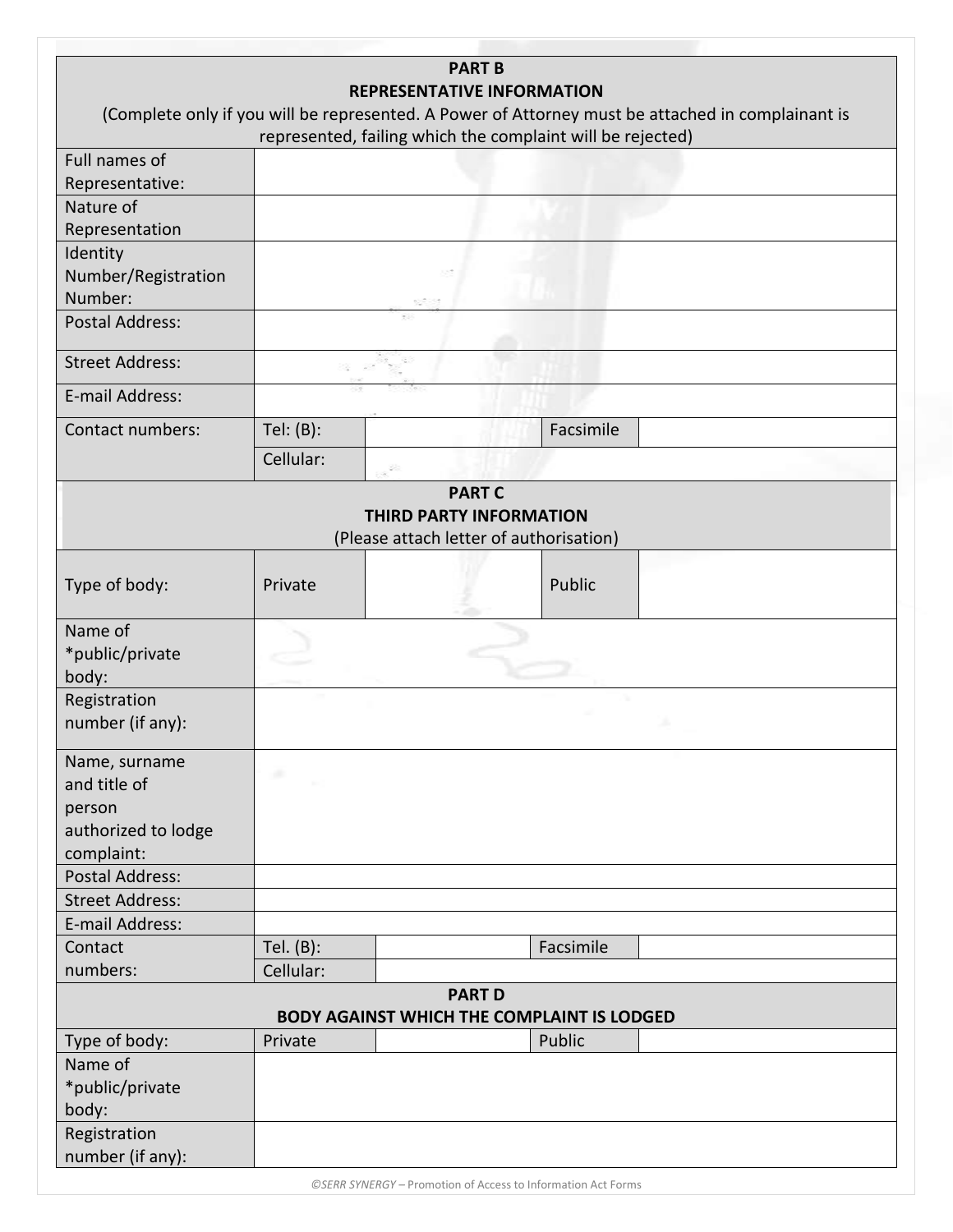| Name, surname              |                                                                                                                         |
|----------------------------|-------------------------------------------------------------------------------------------------------------------------|
| and title of               |                                                                                                                         |
| person you                 |                                                                                                                         |
| dealt with at the public   |                                                                                                                         |
| or private                 |                                                                                                                         |
| body to try to             |                                                                                                                         |
| resolve your complaint     |                                                                                                                         |
| or                         |                                                                                                                         |
| request to                 |                                                                                                                         |
| access of information:     |                                                                                                                         |
| <b>Postal Address:</b>     |                                                                                                                         |
| <b>Street Address:</b>     |                                                                                                                         |
| E-mail Address:            |                                                                                                                         |
| Contact                    | Facsimile<br>Tel. $(B)$ :                                                                                               |
| numbers:                   |                                                                                                                         |
|                            | Cellular                                                                                                                |
| Reference                  |                                                                                                                         |
| number given (if           |                                                                                                                         |
| $any)$ :                   | <b>PARTE</b>                                                                                                            |
|                            | <b>COMPLAINT</b><br>Tell us about the steps you have taken to try to resolve your complaint (Complaints should first be |
|                            | submitted directly to the public body for response and possible resolution: there are limited exceptions)               |
|                            |                                                                                                                         |
|                            |                                                                                                                         |
|                            |                                                                                                                         |
|                            |                                                                                                                         |
|                            |                                                                                                                         |
|                            |                                                                                                                         |
|                            |                                                                                                                         |
|                            |                                                                                                                         |
| Date on which request for  |                                                                                                                         |
| access to records          |                                                                                                                         |
| submitted:                 |                                                                                                                         |
| Please specify the nature  |                                                                                                                         |
| of the right(s) to be      |                                                                                                                         |
| exercised or protected, if |                                                                                                                         |
|                            |                                                                                                                         |
| a compliant is against a   |                                                                                                                         |
| private body:              |                                                                                                                         |
|                            | Have you attempted to resolve the matter with the organization?<br>Yes<br><b>No</b>                                     |
| If yes, when did you       |                                                                                                                         |
| receive it? (Please attach |                                                                                                                         |
| the letter to this         |                                                                                                                         |
| application.)              |                                                                                                                         |
|                            | Did you appeal against a decision of the information officer of the<br>Yes<br><b>No</b>                                 |
| If yes, when did you lodge |                                                                                                                         |
| an appeal?                 | Have you applied to Court for appropriate relief regarding this matter<br>Yes<br><b>No</b>                              |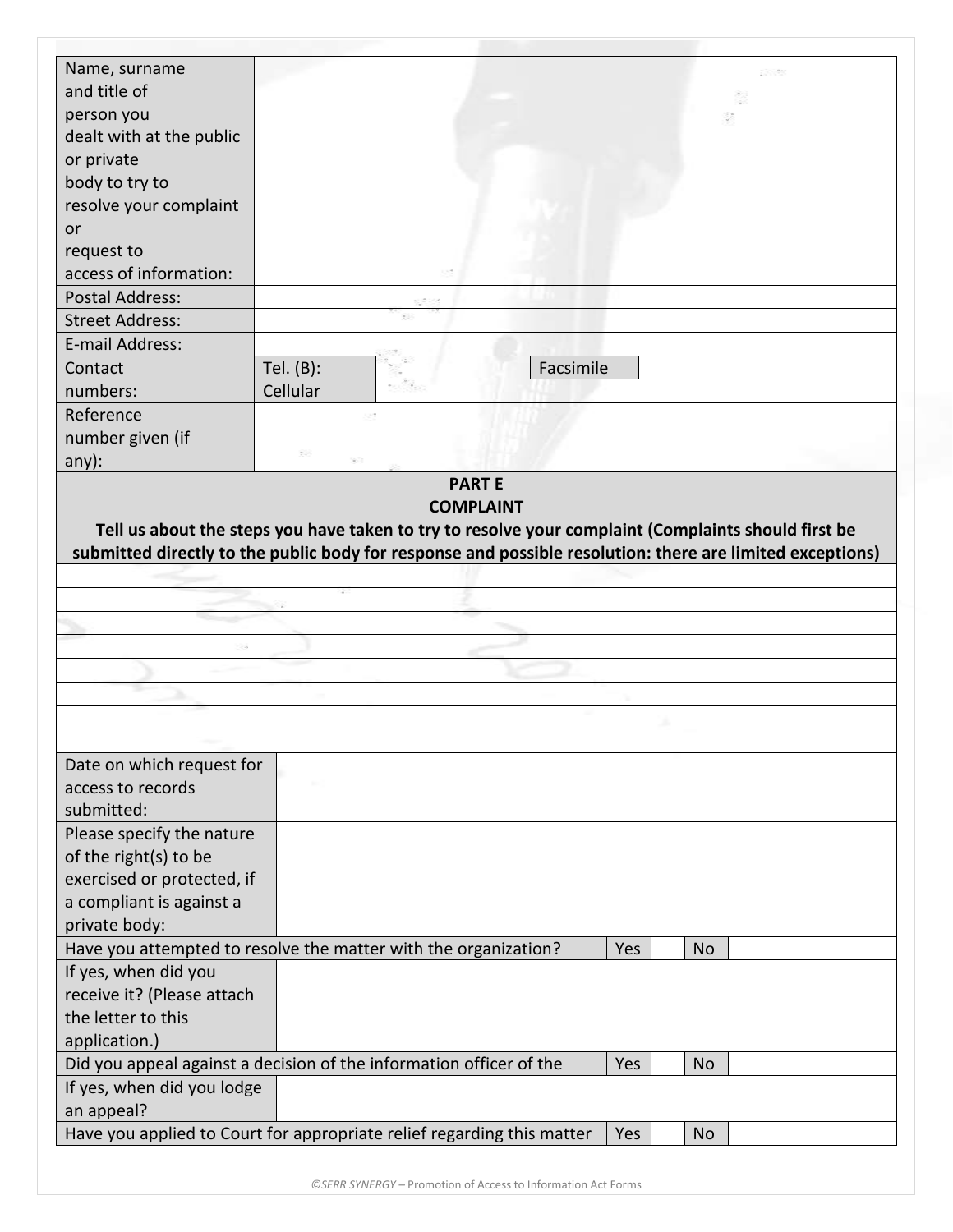| If yes, please indicate<br>when was the matter                                                           |                                                                                                                                                                                                       | 자동 |
|----------------------------------------------------------------------------------------------------------|-------------------------------------------------------------------------------------------------------------------------------------------------------------------------------------------------------|----|
| adjusted by the Court?                                                                                   |                                                                                                                                                                                                       |    |
| Please attach Court Order,<br>if there is any.                                                           |                                                                                                                                                                                                       |    |
|                                                                                                          | <b>PART F</b>                                                                                                                                                                                         |    |
|                                                                                                          | <b>DETAILED TYPE OF ACCESS TO RECORDS</b>                                                                                                                                                             |    |
|                                                                                                          | (Please select one or more of the following to describe your complaint to the information Regulator)                                                                                                  |    |
| Unsuccessful appeal:<br>(Section 77A(2)(a) or<br>Section 77A(3) of PAIA)                                 | I have appealed against the decision of<br>the public body and the appeal is<br>unsuccessful.                                                                                                         |    |
| Unsuccessful application<br>for condonation:<br>(Section 77A(2)(b) and<br>75(2) of PAIA)                 | I filed my appeal against the decision of<br>the public body late and applied for<br>condonation. The condonation<br>application was dismissed.                                                       |    |
| Refusal of a request for<br>access:<br>(Section 77A(2)(c)(i) or<br>77A(2)(d)(i) or 77A(3)(b)<br>of PAIA) | I requested access to information held<br>by a body and that request was refused<br>or partially refused.                                                                                             |    |
| The body requires me to<br>pay a fee and I feel its is                                                   | Tender or payment of the prescribed<br>fee                                                                                                                                                            |    |
| excessive:<br>(Sections 22 or 54 of PAIA)                                                                | The tender or payment of a deposit.                                                                                                                                                                   |    |
| Repayment of deposit:<br>(Section 22(4) of PAIA)                                                         | The information officer refused to<br>repay a deposit paid in respect of a<br>request for access which is refused.                                                                                    |    |
| Disagree with time<br>extension:<br>(Section 26 or 57 of<br>PAIA)                                        | The body decided to extend the time<br>limit for responding to my request, and<br>I disagree with the requested time limit<br>extension or a time extension taken to<br>respond to my access request. |    |
| Form of access denied:<br>(Section 29(3) or 60(a) of<br>PAIA)                                            | I requested access in a particular and<br>reasonable form and such form of<br>access was refused.                                                                                                     |    |
| Deemed refusal:<br>(Section 27 or 58 of<br>PAIA)                                                         | It is more than 30 days since I made my<br>request and I have not received a<br>decision.<br>Extension period has expired and no<br>response was received.                                            |    |
| Inappropriate disclosure<br>of a record:<br>(Mandatory grounds for<br>refusal of access to<br>record)    | Records (that are subject to the<br>grounds for refusal of access) have<br>inappropriately/unreasonable been<br>disclosed.                                                                            |    |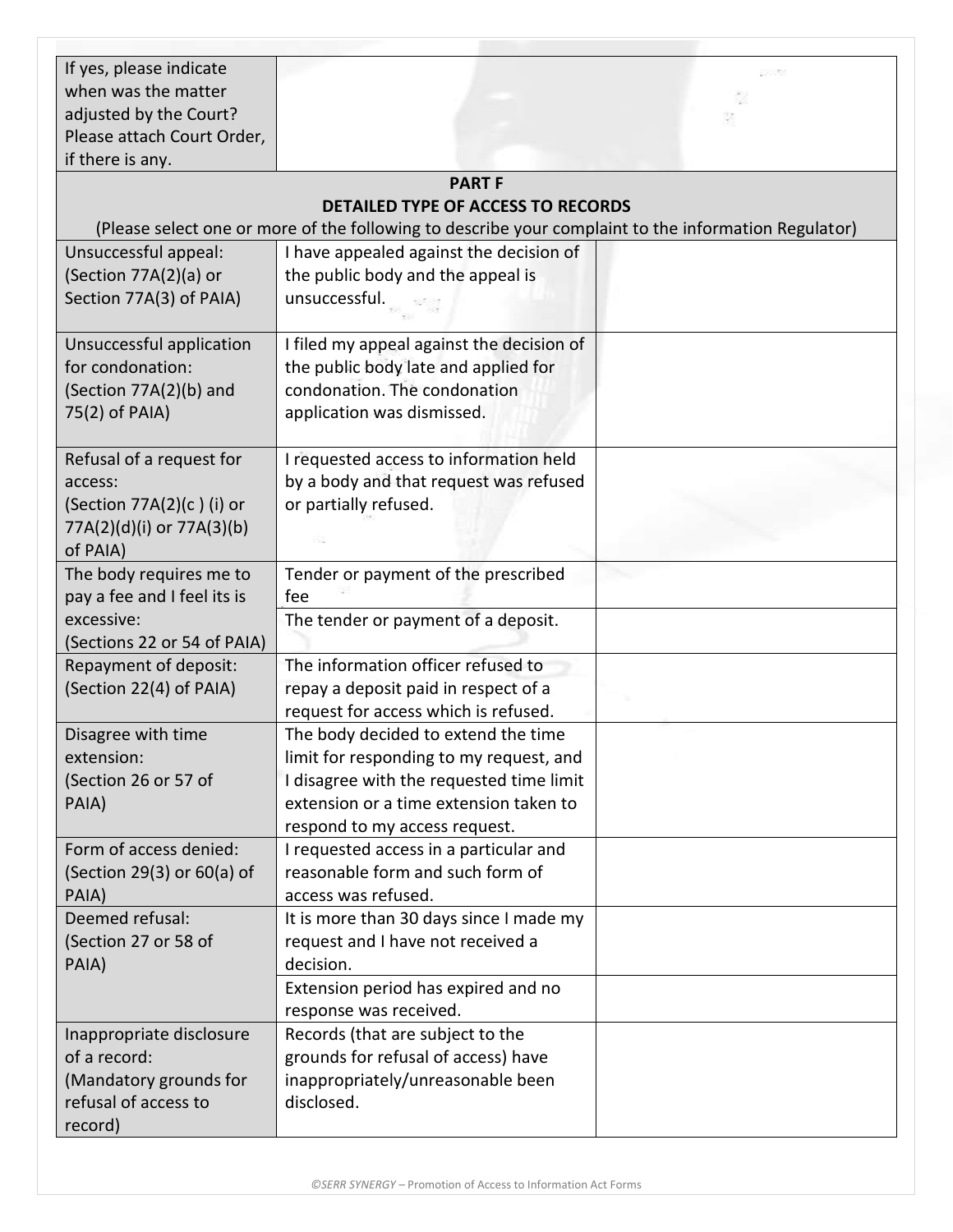| No adequate reasons for       | My request for access is refused, and                                                                    |  |
|-------------------------------|----------------------------------------------------------------------------------------------------------|--|
| the refusal of access:        | no valid or adequate reasons for the                                                                     |  |
| (Section $56(3)(a)$ of        | refusal, were given, including the                                                                       |  |
| PAIA)                         | provisions of this Act which were relied                                                                 |  |
|                               | upon for the refusal.                                                                                    |  |
| Partial access to record:     | Access to only a part of the requested                                                                   |  |
| (Section 28(2) or 59(2) of    | record was granted and I believe that                                                                    |  |
| PAIA)                         | more of the records should have been                                                                     |  |
|                               | disclosed.                                                                                               |  |
| Fee waiver:                   | I am exempt for paying any fee and my                                                                    |  |
| (Section 22(8) or 54(8) of    | request to waive the fees was refused.                                                                   |  |
| <b>PAIA</b>                   |                                                                                                          |  |
|                               |                                                                                                          |  |
| Records that cannot be        | The Body indicated that some or all of                                                                   |  |
| found or do not exist:        | the requested records do not exist and                                                                   |  |
| (Section 23 or 55 of PAIA)    | I believe that more records do exist.                                                                    |  |
| Failure to disclose           | The Body decided to grant me access to                                                                   |  |
| records:                      | the requested records, but I have not                                                                    |  |
|                               | received them.                                                                                           |  |
| No jurisdiction (exercise or  | The Body indicated that the requested                                                                    |  |
| protection of any rights):    | records are excluded from PAIA and I                                                                     |  |
| (Section 50(1)(a) of PAIA)    | disagree.                                                                                                |  |
| <b>Frivolous or vexatious</b> | The Body indicated that my request is                                                                    |  |
| request:                      | manifestly frivolous or vexatious and I                                                                  |  |
| (Section 45 of PAIA)          | disagree                                                                                                 |  |
| Other                         |                                                                                                          |  |
| (Please explain):             |                                                                                                          |  |
|                               |                                                                                                          |  |
|                               | <b>PART G</b>                                                                                            |  |
|                               | <b>EXPECTED OUTCOME</b>                                                                                  |  |
|                               | How do you think the Information Regulator can assist you? Describe the result or outcome that you seek. |  |
|                               |                                                                                                          |  |
|                               |                                                                                                          |  |
|                               |                                                                                                          |  |
|                               |                                                                                                          |  |
|                               | <b>PARTH</b>                                                                                             |  |
|                               | <b>AGREEMENTS</b>                                                                                        |  |

*The legal basis for the following agreements is explained in the Privacy Notice on how to file your complaint document. In order for the Information Regulator to process your complaint, you need to check each one of the checkboxes below to show your agreement:*

I agree that the Information Regulator may use the information provided in my complaint to assist it in researching issues relating to the promotion of the right of access to information as well as the protection of the right to privacy in South Africa. I understand that the Information Regulator will never include my personal or other identifying information in any public report, and that my personal information is still protected by the Protection of Personal Information Act, 2013 (Act No. 4 of 2013). I understand that if I do not agree, the Information Regulator will still process my complaint.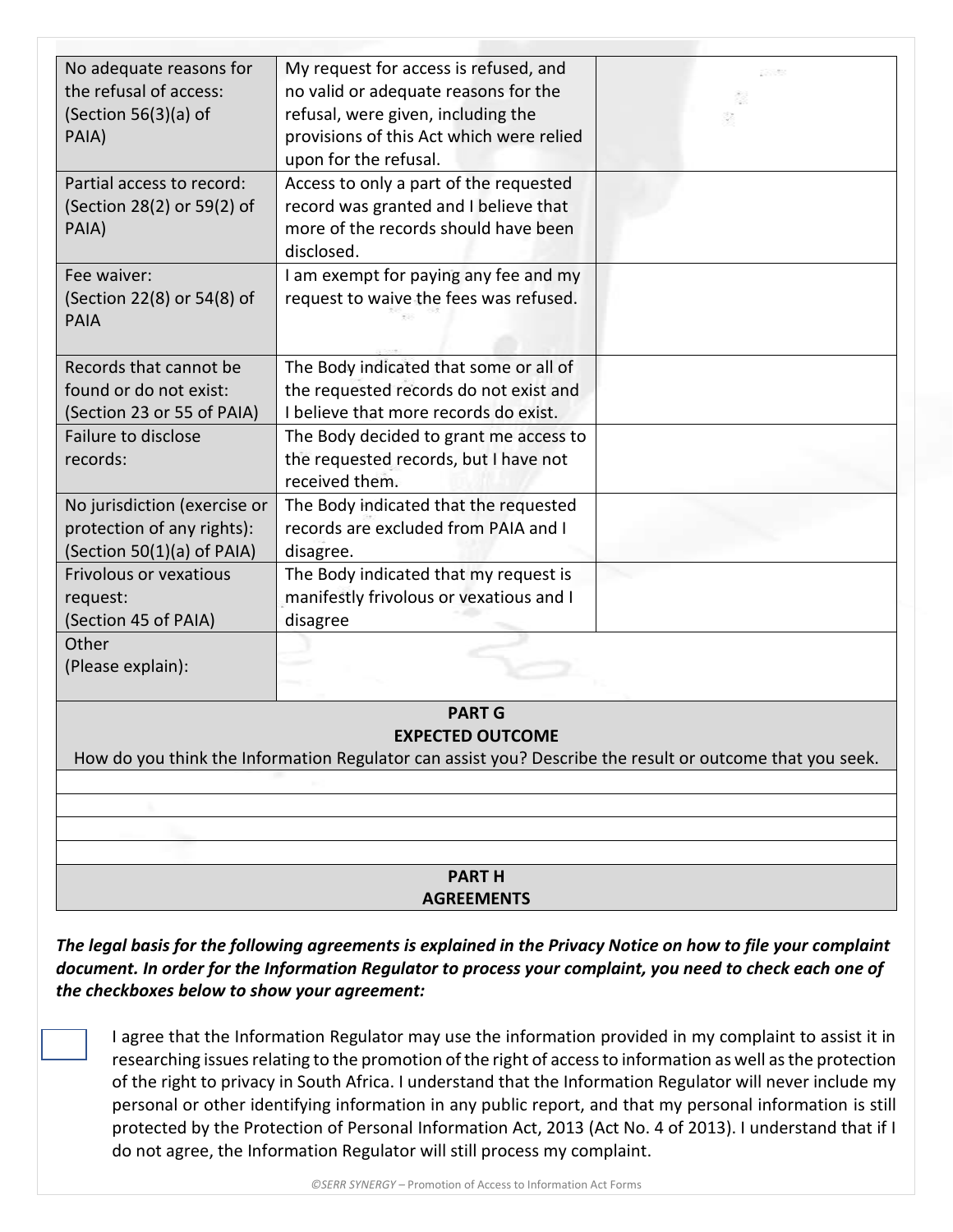The Information in this Complaint Form is true to the best of my knowledge and belief.

I authorize the Information Regulator to collect my personal complaint information (such as the information about me in this complaint form) and use it to process my human rights complaint relating to the right of access to information and / or the protection of the right to privacy.

I authorize anyone (such as an employer, service provider, witness) who has information needed to process my complaint to share it with the Information Regulator, The Information Regulator can obtain this information by talking to witnesses or asking for written records. Depending on the nature of the complaint, these records could include personnel files or employer data, medical or hospital records, and financial or taxpayer information.

If any of my contact information changes during the complaint process, it is my responsibility to inform the Information Regulator, otherwise my complaint could experience a delay or even be closed.

Signed at \_\_\_\_\_\_\_\_\_\_\_\_\_\_\_\_\_\_\_\_ this \_\_\_\_\_\_ day of \_\_\_\_\_\_\_\_\_\_\_\_\_\_\_\_\_\_\_\_\_\_\_\_\_ 20 \_\_\_\_\_

Complainant/Representative/Authorised person of Third party

\_\_\_\_\_\_\_\_\_\_\_\_\_\_\_\_\_\_\_\_\_\_\_\_\_\_\_\_\_\_\_\_\_\_\_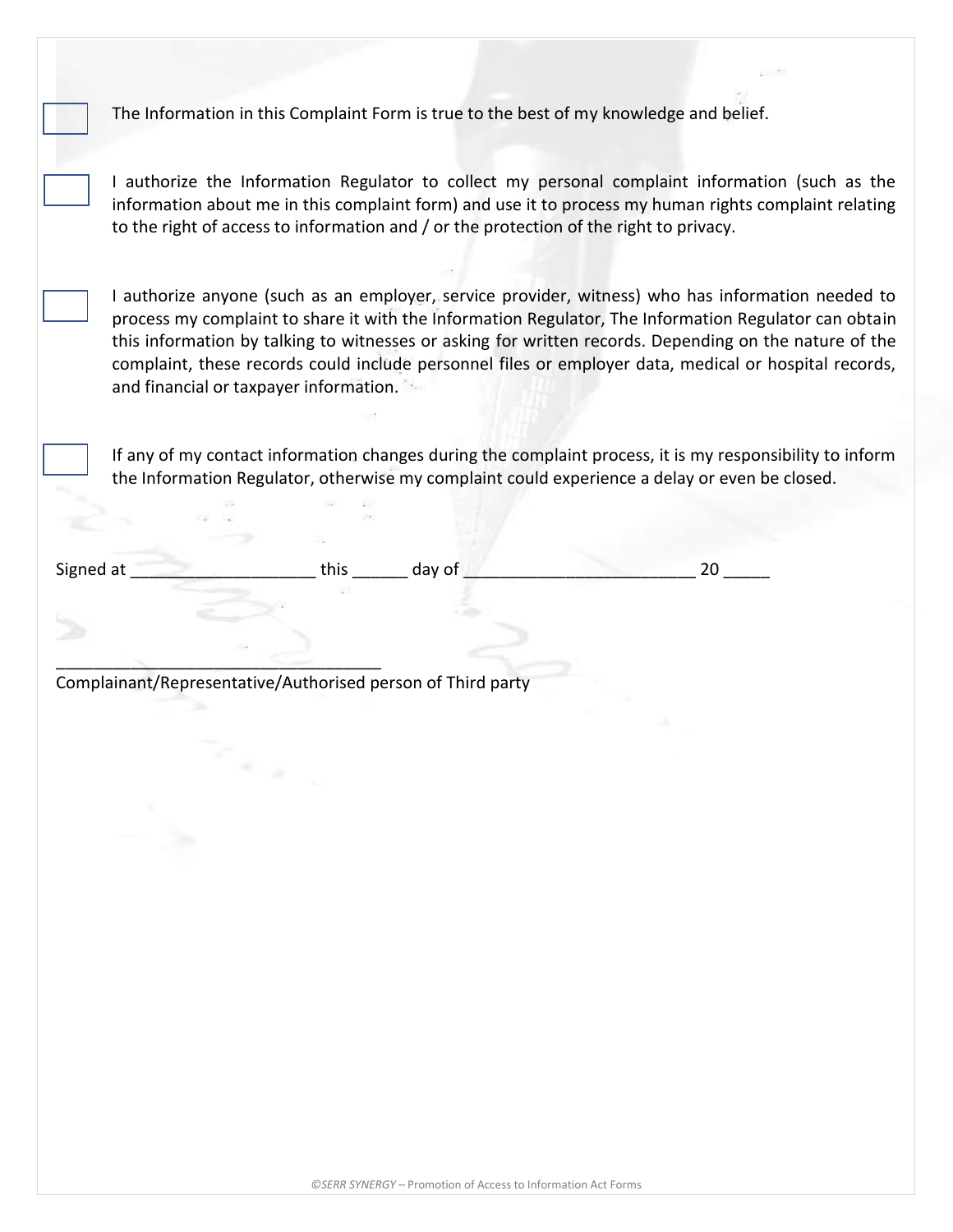**FORM 6 ACKNOWLEDGEMENT OF RECEIPT OF COMPLAINT** [Regulation 11(1)]

Note: Please use the undermentioned reference number in all future correspondence.

\_\_\_\_\_\_\_\_\_\_\_\_\_\_\_\_\_\_\_\_\_\_\_\_\_\_\_\_ \_\_\_\_\_\_\_\_\_\_\_\_\_\_\_\_\_\_\_\_\_\_\_\_\_\_\_\_ \_\_\_\_\_\_\_\_\_\_\_\_\_\_\_\_\_\_\_\_\_\_\_\_\_\_\_\_ Reference number: \_\_\_\_\_\_\_\_\_\_\_\_\_\_\_\_

TO: \_\_\_\_\_\_\_\_\_\_\_\_\_\_\_\_\_\_\_\_\_\_\_\_\_\_\_\_

|                                                                                                       | <b>COMPLAINT LODGED</b>                                                                                                                                                        |  |
|-------------------------------------------------------------------------------------------------------|--------------------------------------------------------------------------------------------------------------------------------------------------------------------------------|--|
|                                                                                                       | Receipt of your complaint, regarding:                                                                                                                                          |  |
| Unsuccessful appeal:<br>(Section 77A(2)(a) or<br>section 77A(3)(a) of<br>PAIA)                        | I have appealed against the decision of the public<br>body and the appeal is unsuccessful.                                                                                     |  |
| Unsuccessful<br>application<br>for<br>condonation<br>(Sections<br>77A(2)(b)<br>and 75(2) of PAIA)     | I filed my appeal against the decision of the public<br>body late and applied for condonation. The<br>condonation application was dismissed.                                   |  |
| Refusal of a request<br>for access:<br>(Section 77A(2)(c)(i)<br>or 77A(d)(i) of<br>77A(3)(b) of PAIA) | I requested access to information held by a body<br>and that request was refused or partially refused.                                                                         |  |
| The body requires<br>me to pay a fee and I<br>feel it is excessive:                                   | Tender or payment of the prescribed request fee.                                                                                                                               |  |
| (Section 22 or 54 of<br>PAIA)                                                                         | The tender of payment of a deposit.                                                                                                                                            |  |
| Repayment of the<br>deposit:<br>(Section 22(4) of<br>PAIA)                                            | The information officer refused to repay a deposit<br>paid in respect of a request for access which is<br>refused.                                                             |  |
| Disagree with time<br>extension:<br>(Section 26 or 57 of<br>PAIA)                                     | The body decided to extend the time limit for<br>responding to my request, and I disagree with the<br>requested time limit extension taken to respond<br>to my access request. |  |
| Form of access<br>denied:<br>(Section 27 or 58 of<br>PAIA)                                            | I requested access in a particular and reasonable<br>form and such form of access was refused.                                                                                 |  |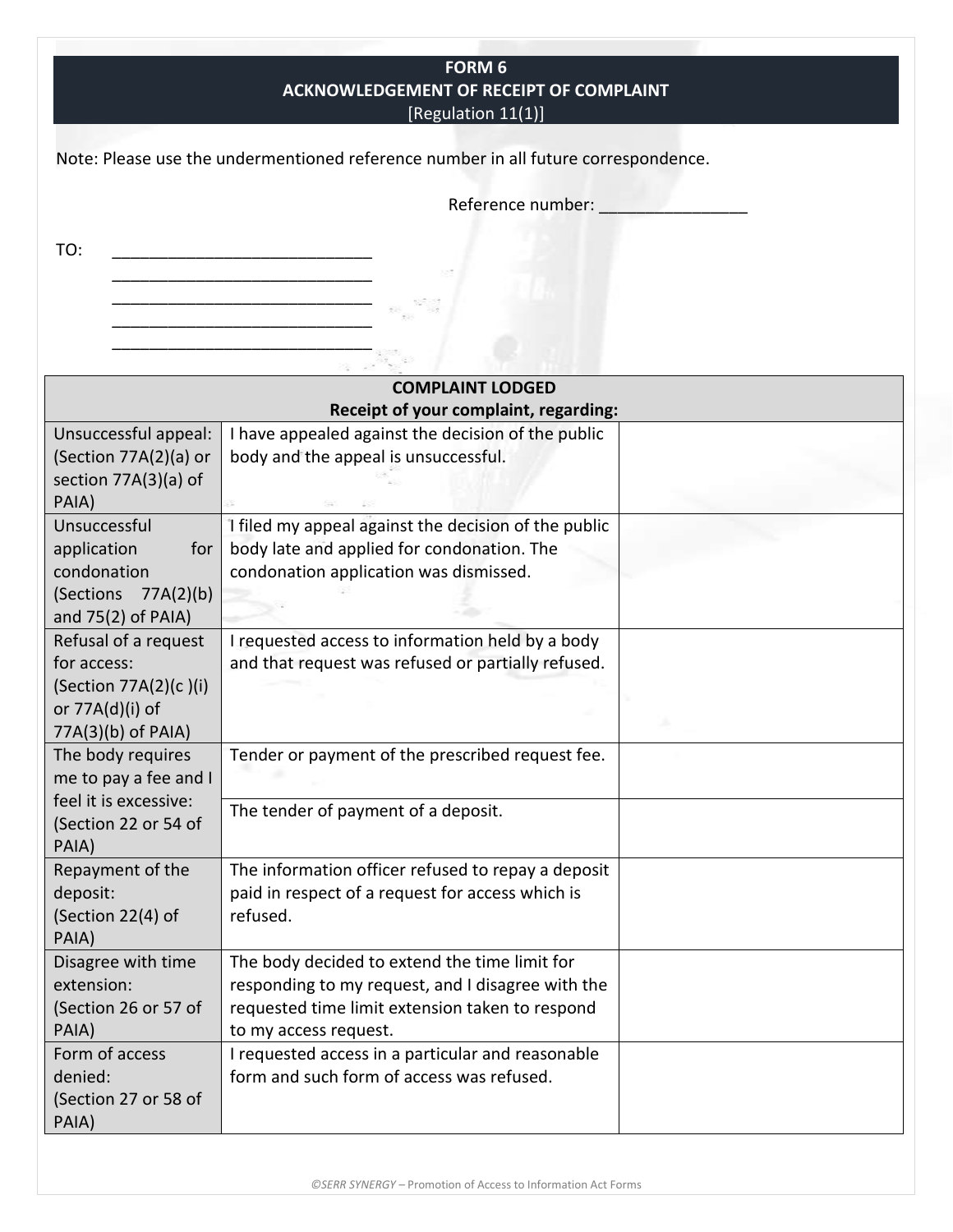| Deemed refusal:                       | It is more than 30 days since I made my request                                            | 533 |
|---------------------------------------|--------------------------------------------------------------------------------------------|-----|
| (Section 27 or 58 of                  | and I have not received a decision.                                                        |     |
| PAIA)                                 | Extension period has expired and no response                                               |     |
|                                       | was received.                                                                              |     |
| Inappropriate                         | Records (that are subject to the grounds for                                               |     |
| disclosure of a                       | refusal of access) have                                                                    |     |
| record:<br>(Mandatory grounds         | inappropriately/unreasonable been disclosed.                                               |     |
| for refusal of access                 |                                                                                            |     |
| to record)                            |                                                                                            |     |
| No adequate                           | My request for access is refused, and no valid or                                          |     |
| reasons for the                       | adequate reasons for the refusal, were given,                                              |     |
| refusal of access:                    | including the provisions of this Act which were                                            |     |
| (Section $56(3)(a)$ of                | relied upon for the refusal.                                                               |     |
| PAIA)                                 |                                                                                            |     |
| Partial access to                     | Access to only a part of the refused records was                                           |     |
| record:                               | granted and I believe that more of the records                                             |     |
| (Section 28(2) or                     | should have been disclosed.                                                                |     |
| 59(2) of PAIA)                        |                                                                                            |     |
| Fee waiver:                           | I am exempt form paying any fee and my request                                             |     |
| (Section 22(8) or                     | to waive the fees was refused.                                                             |     |
| 54(8) of PAIA)<br>Records that cannot | The Body indicated that some or all of the                                                 |     |
| be found or do not                    | requested records do not exist and I believe that                                          |     |
| exist: (Section 23 or                 | more records do exist.                                                                     |     |
| 55 of PAIA)                           |                                                                                            |     |
| Failure to disclose                   | The Body decided to grant me access to the                                                 |     |
| records:                              | requested records, but I have not received them.                                           |     |
| No jurisdiction                       | The Body indicated that the requested records                                              |     |
| (exercise or                          | are excluded form PAIA and I disagree.                                                     |     |
| protection of any                     | st i g                                                                                     |     |
| rights):                              |                                                                                            |     |
| (Section $50(1)(a)$ of                |                                                                                            |     |
| PAIA)                                 |                                                                                            |     |
| Frivolous or<br>vexatious request:    | The Body indicated that my request is manifestly<br>frivolous or vexatious and I disagree. |     |
| (Section 45 of PAIA)                  |                                                                                            |     |
| Other:                                |                                                                                            |     |
| (Please explain):                     |                                                                                            |     |
|                                       |                                                                                            |     |

is hereby acknowledged. Kindly note that the complaint will be dealt with as follows:

The Information Regulator will investigate the complaint further.

The complaint will be referred to the Enforcement Committee.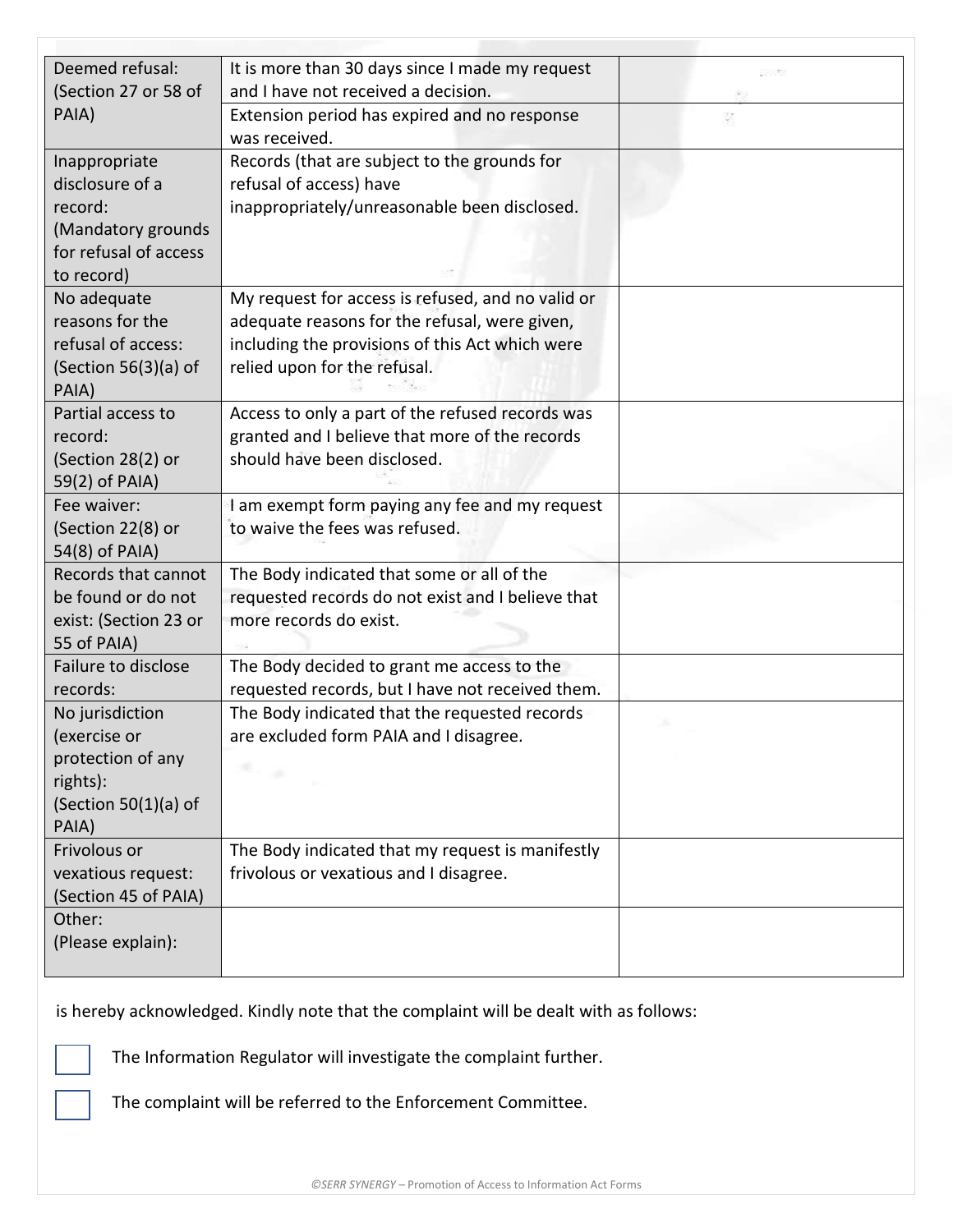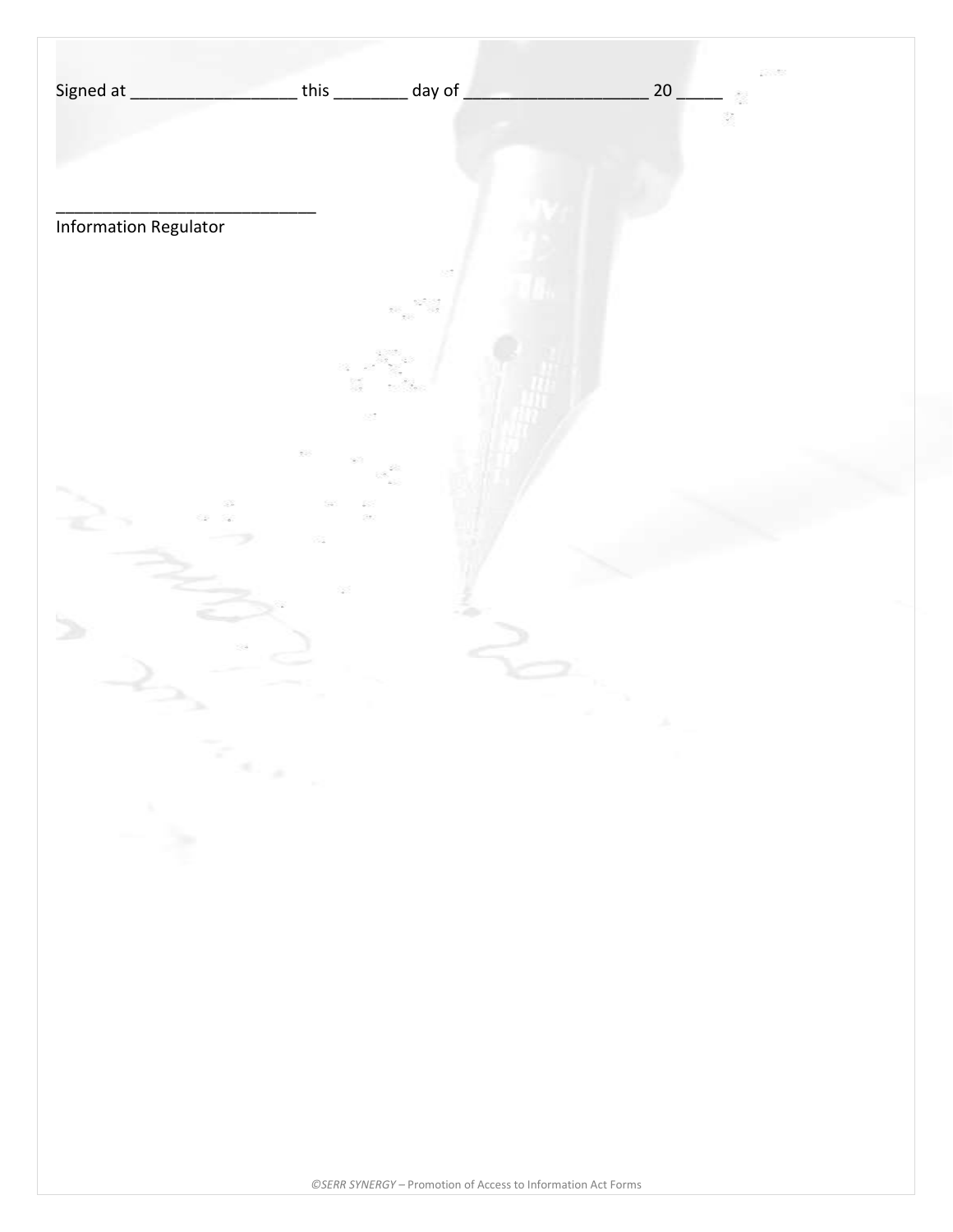|                                     | <b>FORM 7</b><br><b>NOTIFICATION TO INFORMATIONOFFICER</b><br>[Regulation 11(2)]                                    |             |
|-------------------------------------|---------------------------------------------------------------------------------------------------------------------|-------------|
|                                     | Note: Please use the undermentioned reference number in all future correspondence.                                  |             |
|                                     | Reference number: Network of the state of the state of the state of the state of the state of the state of the      |             |
|                                     |                                                                                                                     |             |
| TO:                                 | <u> 1989 - Johann John Stein, mars ar yw i brenin y cyfeiriau ar y cyfeiriau ar y cyfeiriau ar y cyfeiriau ar y</u> |             |
|                                     |                                                                                                                     |             |
|                                     |                                                                                                                     |             |
|                                     |                                                                                                                     |             |
|                                     | RE: COMPLAINT RECEIVED AND INTENTION TO INVESTIGATE                                                                 |             |
|                                     | The following complaint was received from                                                                           | , ID number |
|                                     |                                                                                                                     |             |
|                                     |                                                                                                                     |             |
|                                     | <b>COMPLAINT LODGED</b>                                                                                             |             |
| Unsuccessful appeal:                | I have appealed against the decision of the                                                                         |             |
| (Section 77A(2)(a) or               | public body and the appeal is unsuccessful.                                                                         |             |
| 77A(3)(a) of PAIA)                  |                                                                                                                     |             |
| Unsuccessful                        | I filed my appeal against the decision of the                                                                       |             |
| application for                     | public body late and applied for condonation.                                                                       |             |
| condonation:                        | The condonation application was dismissed.                                                                          |             |
| (Sections 77A(2)(b) and             |                                                                                                                     |             |
| 75(2) of PAIA)                      |                                                                                                                     |             |
| Refusal of a request for            | I requested access to information held by a                                                                         |             |
| access:<br>(Section 77A(2)(c)(i) or | body and that request was refused or<br>partially refused.                                                          |             |
| 77A (d)(i) or 77A(3)(b)             |                                                                                                                     |             |
| of PAIA)                            |                                                                                                                     |             |
| The body requires me                | Tender or payment of the prescribed request                                                                         |             |
| to pay a fee and I feel it          | fee.                                                                                                                |             |
| is excessive:                       |                                                                                                                     |             |
| (Section 22 or 54 of                | The tender or payment of a deposit.                                                                                 |             |
| PAIA)                               |                                                                                                                     |             |
| Repayment of the                    | The information officer refused to repay a                                                                          |             |
| deposit:                            | deposit paid in respect of a request for access                                                                     |             |
| (Section 22(4) of PAIA)             | which is refuse.                                                                                                    |             |
| Disagree with time                  | The body decided to extend the time limit for                                                                       |             |
| extension:                          | responding to my request, and I disagree                                                                            |             |
| (Section 26 or 57 of                | with the requested time limit extension or a                                                                        |             |
| PAIA)                               | time extension taken to respond to my                                                                               |             |
|                                     | access request.                                                                                                     |             |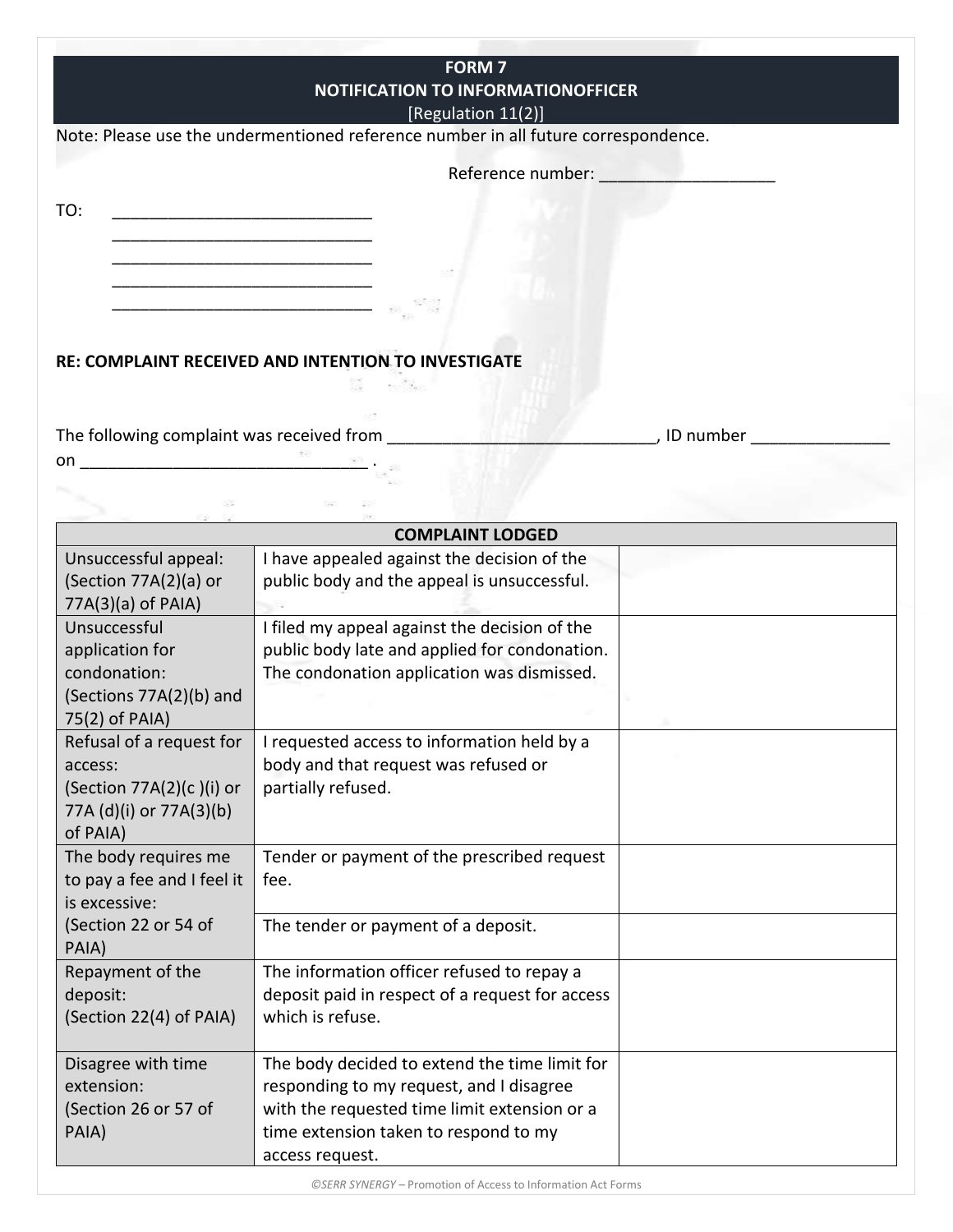| Form of access<br>denied:<br>(Section 29(3) or<br>Sections 60(a) of PAIA)                             | I requested access in a particular and<br>reasonable form and such form of access was<br>refused.                                                                                     |  |
|-------------------------------------------------------------------------------------------------------|---------------------------------------------------------------------------------------------------------------------------------------------------------------------------------------|--|
| Deemed refusal:<br>(Section 27 or 58 of<br>PAIA)                                                      | It is more than 30 days since I made my<br>request and I have not received a decision.<br>Extension period has expired and no<br>response was received.                               |  |
| Inappropriate<br>disclosure of a record:<br>(Mandatory grounds<br>for refusal of access to<br>record) | Records (that are subject to the grounds for<br>refusal of access) have<br>inappropriately/unreasonable been<br>disclosed.                                                            |  |
| No adequate reasons<br>for the refusal of<br>access:<br>(Section $56(3)(a)$ of<br>PAIA)               | My request for access is refused, and no valid<br>or adequate reasons for the refusal, were<br>given, including the provisions of this Act<br>which were relied upon for the refusal. |  |
| Partial access to record:<br>(Section 28(2) of 59(2)<br>of PAIA)                                      | Access to only a part of the requested<br>records was granted and I believe that more<br>of the records should have been disclosed.                                                   |  |
| Fee Waiver:<br>(Section 2(8) or 54(8) of<br>PAIA)                                                     | I am exempt from paying any fee and my<br>request to waive the fees was refused.                                                                                                      |  |
| Records that cannot be<br>found or do not exist:<br>(Section 23 or 55 of<br>PAIA)                     | The Body indicated that some or all of the<br>requested records do not exist and I believe<br>that more records do exist.                                                             |  |
| Failure to disclose<br>records:                                                                       | The Body decided to grant me access to the<br>requested records, but I have not received<br>them.                                                                                     |  |
| No jurisdiction<br>(exercise or protection<br>of any rights):<br>(Section $50(1)(a)$ of<br>PAIA)      | The Body indicated that the requested<br>records are excluded form PAIA and I<br>disagree.                                                                                            |  |
| Frivolous or vexatious<br>request:<br>(Section 45 of PAIA)                                            | The Body indicated that my request is<br>manifestly frivolous or vexatious and I<br>disagree.                                                                                         |  |
| Other:<br>(Please explain):                                                                           |                                                                                                                                                                                       |  |

You are hereby notified that the Information Regulator intends to investigate the matter. You are hereby requested to respond to the complaint and produce to the Information Regulator any information, item or document, on which you decision is based, within 20 working days after receipt of this notification.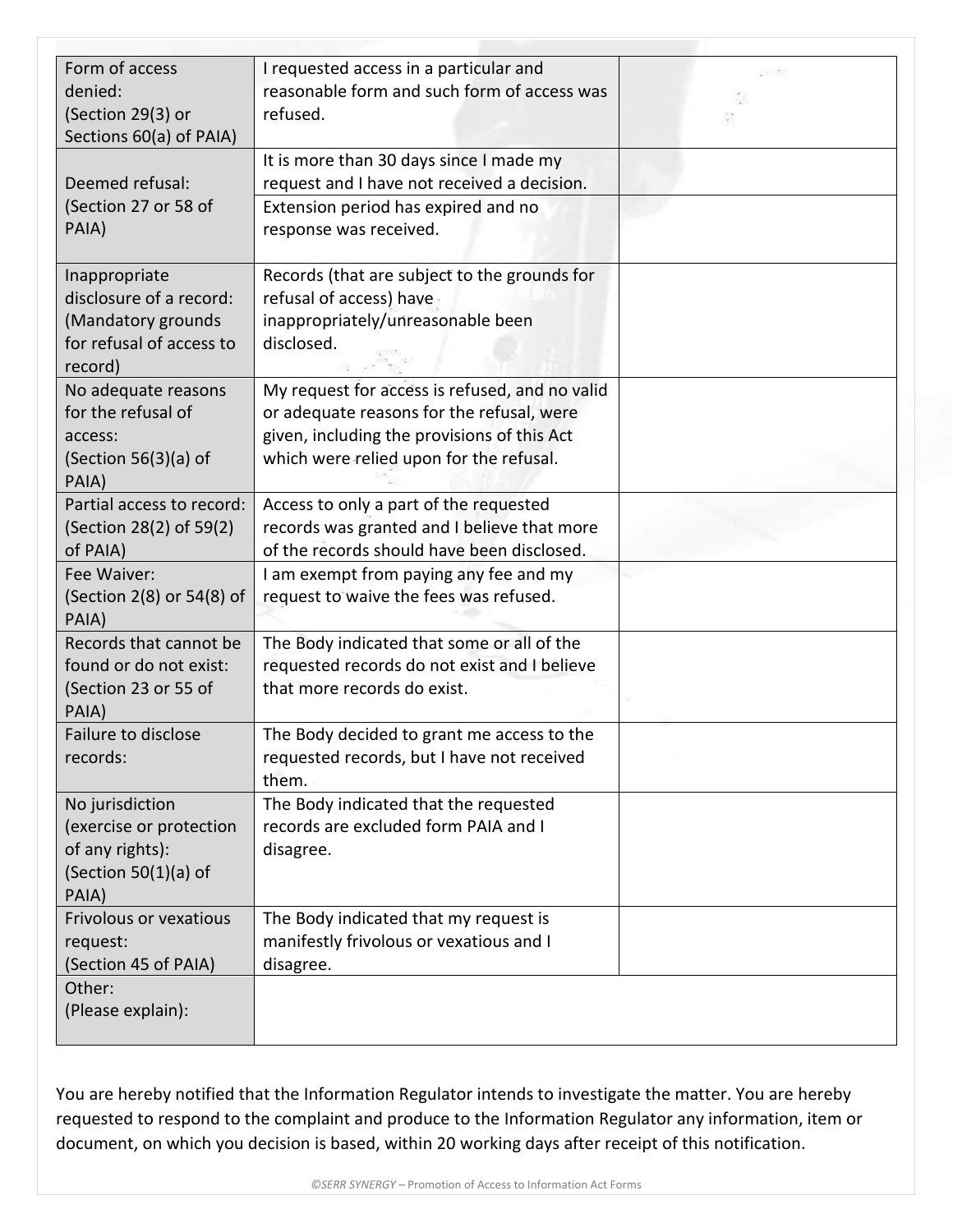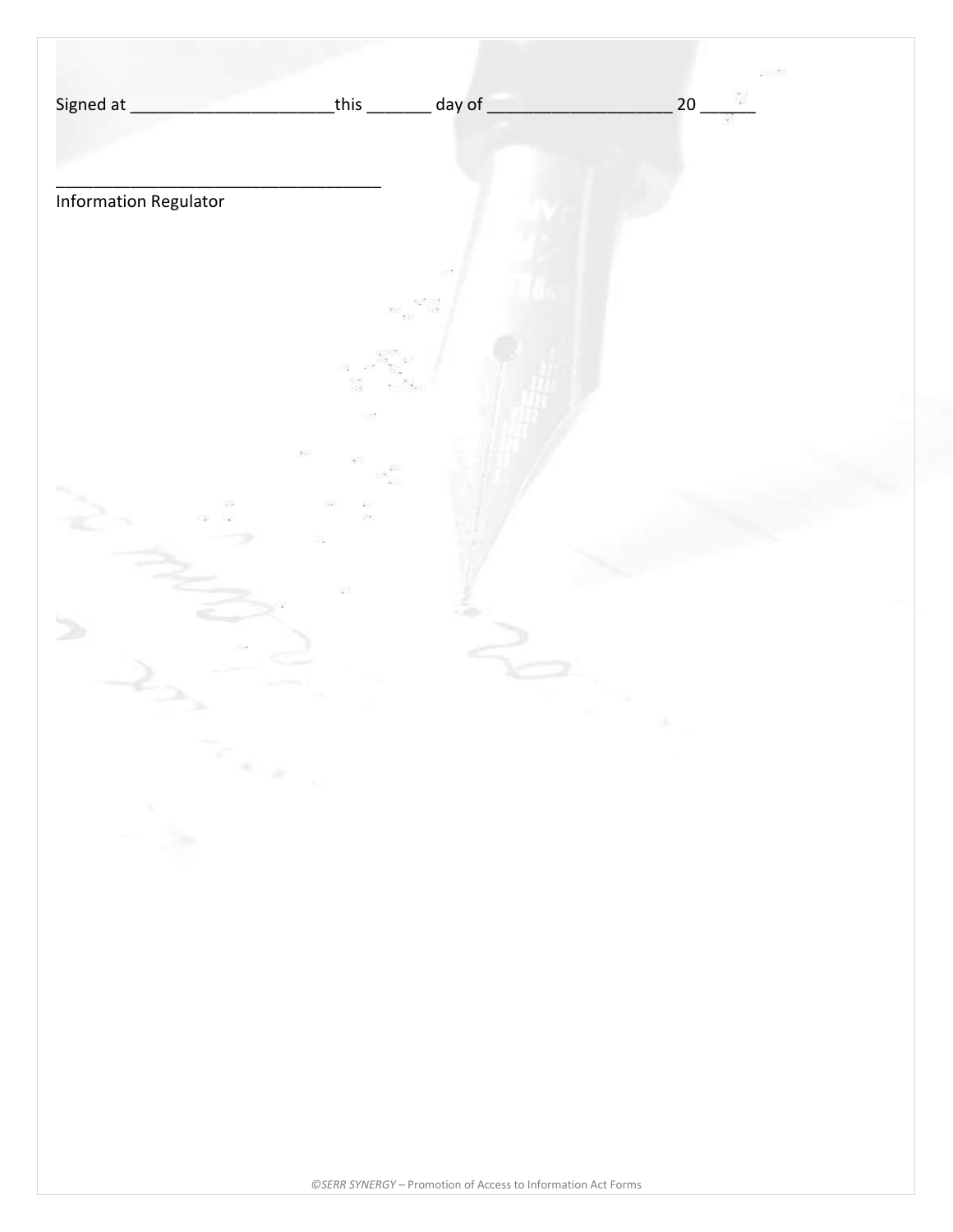| <b>FORM 8</b><br>DEVELOPMENT AND OUTCOME OF INVESTIGATION<br>[Regulation 11(5)] |
|---------------------------------------------------------------------------------|
|                                                                                 |
| Reference number:                                                               |
| TO:                                                                             |
|                                                                                 |
|                                                                                 |
| RE: COMPLAINT LODGE WITH REGARDS TO                                             |
|                                                                                 |
| The investigation is ongoing.                                                   |
|                                                                                 |
| The following decision is taken:                                                |
|                                                                                 |
|                                                                                 |
|                                                                                 |
|                                                                                 |
|                                                                                 |
|                                                                                 |
|                                                                                 |
| ٠                                                                               |
|                                                                                 |
| <b>Information Regulator</b>                                                    |
|                                                                                 |
|                                                                                 |
|                                                                                 |
|                                                                                 |
|                                                                                 |
|                                                                                 |
|                                                                                 |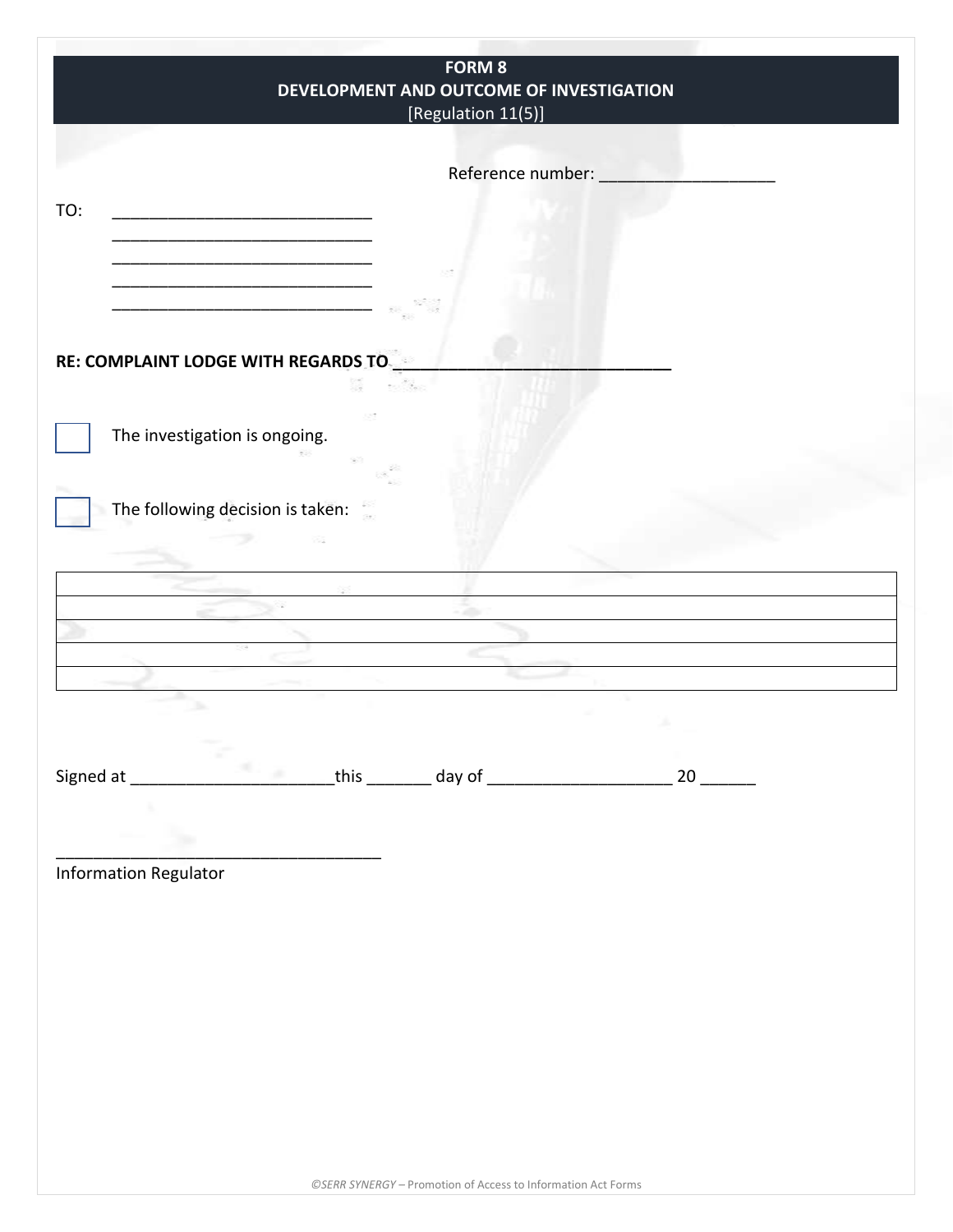| <b>SETTLEMENT MEETING</b><br>[Regulation 12(2)]<br>Note: Please use the undermentioned reference number in all future correspondence.<br>Reference number: Network<br>TO:<br><u> 1980 - Johann John Stein, mars ar yw i brenin y cyfeiriad y cyfeiriad y cyfeiriad y cyfeiriad y cyfeiriad y c</u><br>RE: COMPLAINT LODGED WITH REGARDS TO:<br><b>KINDLY TAKE NOTE THAT:</b><br>It appears from the nature of the complaint and the response made in relation to the complaint, that it<br>(a)<br>may be possible to secure a settlement between the parties concerned.<br>The Information Regulator has decided to act as facilitator in the matter.<br>(b)<br>YOU ARE HEREBY INVITED<br>an the same day of<br>to attend a conciliation meeting at (place) ____________<br>be required, regarding the above-mentioned matter.<br>Kindly confirm your attendance with the Information Regulator on/before ________________<br>__this __________ day of _<br>Signed at<br>20<br><b>Information Regulator</b> |  | <b>FORM 9</b> |  |
|-------------------------------------------------------------------------------------------------------------------------------------------------------------------------------------------------------------------------------------------------------------------------------------------------------------------------------------------------------------------------------------------------------------------------------------------------------------------------------------------------------------------------------------------------------------------------------------------------------------------------------------------------------------------------------------------------------------------------------------------------------------------------------------------------------------------------------------------------------------------------------------------------------------------------------------------------------------------------------------------------------------|--|---------------|--|
|                                                                                                                                                                                                                                                                                                                                                                                                                                                                                                                                                                                                                                                                                                                                                                                                                                                                                                                                                                                                             |  |               |  |
|                                                                                                                                                                                                                                                                                                                                                                                                                                                                                                                                                                                                                                                                                                                                                                                                                                                                                                                                                                                                             |  |               |  |
|                                                                                                                                                                                                                                                                                                                                                                                                                                                                                                                                                                                                                                                                                                                                                                                                                                                                                                                                                                                                             |  |               |  |
|                                                                                                                                                                                                                                                                                                                                                                                                                                                                                                                                                                                                                                                                                                                                                                                                                                                                                                                                                                                                             |  |               |  |
|                                                                                                                                                                                                                                                                                                                                                                                                                                                                                                                                                                                                                                                                                                                                                                                                                                                                                                                                                                                                             |  |               |  |
|                                                                                                                                                                                                                                                                                                                                                                                                                                                                                                                                                                                                                                                                                                                                                                                                                                                                                                                                                                                                             |  |               |  |
|                                                                                                                                                                                                                                                                                                                                                                                                                                                                                                                                                                                                                                                                                                                                                                                                                                                                                                                                                                                                             |  |               |  |
|                                                                                                                                                                                                                                                                                                                                                                                                                                                                                                                                                                                                                                                                                                                                                                                                                                                                                                                                                                                                             |  |               |  |
|                                                                                                                                                                                                                                                                                                                                                                                                                                                                                                                                                                                                                                                                                                                                                                                                                                                                                                                                                                                                             |  |               |  |
|                                                                                                                                                                                                                                                                                                                                                                                                                                                                                                                                                                                                                                                                                                                                                                                                                                                                                                                                                                                                             |  |               |  |
|                                                                                                                                                                                                                                                                                                                                                                                                                                                                                                                                                                                                                                                                                                                                                                                                                                                                                                                                                                                                             |  |               |  |
|                                                                                                                                                                                                                                                                                                                                                                                                                                                                                                                                                                                                                                                                                                                                                                                                                                                                                                                                                                                                             |  |               |  |
|                                                                                                                                                                                                                                                                                                                                                                                                                                                                                                                                                                                                                                                                                                                                                                                                                                                                                                                                                                                                             |  |               |  |
|                                                                                                                                                                                                                                                                                                                                                                                                                                                                                                                                                                                                                                                                                                                                                                                                                                                                                                                                                                                                             |  |               |  |
|                                                                                                                                                                                                                                                                                                                                                                                                                                                                                                                                                                                                                                                                                                                                                                                                                                                                                                                                                                                                             |  |               |  |
|                                                                                                                                                                                                                                                                                                                                                                                                                                                                                                                                                                                                                                                                                                                                                                                                                                                                                                                                                                                                             |  |               |  |
|                                                                                                                                                                                                                                                                                                                                                                                                                                                                                                                                                                                                                                                                                                                                                                                                                                                                                                                                                                                                             |  |               |  |
|                                                                                                                                                                                                                                                                                                                                                                                                                                                                                                                                                                                                                                                                                                                                                                                                                                                                                                                                                                                                             |  |               |  |
|                                                                                                                                                                                                                                                                                                                                                                                                                                                                                                                                                                                                                                                                                                                                                                                                                                                                                                                                                                                                             |  |               |  |
|                                                                                                                                                                                                                                                                                                                                                                                                                                                                                                                                                                                                                                                                                                                                                                                                                                                                                                                                                                                                             |  |               |  |
|                                                                                                                                                                                                                                                                                                                                                                                                                                                                                                                                                                                                                                                                                                                                                                                                                                                                                                                                                                                                             |  |               |  |
|                                                                                                                                                                                                                                                                                                                                                                                                                                                                                                                                                                                                                                                                                                                                                                                                                                                                                                                                                                                                             |  |               |  |
|                                                                                                                                                                                                                                                                                                                                                                                                                                                                                                                                                                                                                                                                                                                                                                                                                                                                                                                                                                                                             |  |               |  |
|                                                                                                                                                                                                                                                                                                                                                                                                                                                                                                                                                                                                                                                                                                                                                                                                                                                                                                                                                                                                             |  |               |  |
|                                                                                                                                                                                                                                                                                                                                                                                                                                                                                                                                                                                                                                                                                                                                                                                                                                                                                                                                                                                                             |  |               |  |
|                                                                                                                                                                                                                                                                                                                                                                                                                                                                                                                                                                                                                                                                                                                                                                                                                                                                                                                                                                                                             |  |               |  |
|                                                                                                                                                                                                                                                                                                                                                                                                                                                                                                                                                                                                                                                                                                                                                                                                                                                                                                                                                                                                             |  |               |  |
|                                                                                                                                                                                                                                                                                                                                                                                                                                                                                                                                                                                                                                                                                                                                                                                                                                                                                                                                                                                                             |  |               |  |
|                                                                                                                                                                                                                                                                                                                                                                                                                                                                                                                                                                                                                                                                                                                                                                                                                                                                                                                                                                                                             |  |               |  |
|                                                                                                                                                                                                                                                                                                                                                                                                                                                                                                                                                                                                                                                                                                                                                                                                                                                                                                                                                                                                             |  |               |  |
|                                                                                                                                                                                                                                                                                                                                                                                                                                                                                                                                                                                                                                                                                                                                                                                                                                                                                                                                                                                                             |  |               |  |
|                                                                                                                                                                                                                                                                                                                                                                                                                                                                                                                                                                                                                                                                                                                                                                                                                                                                                                                                                                                                             |  |               |  |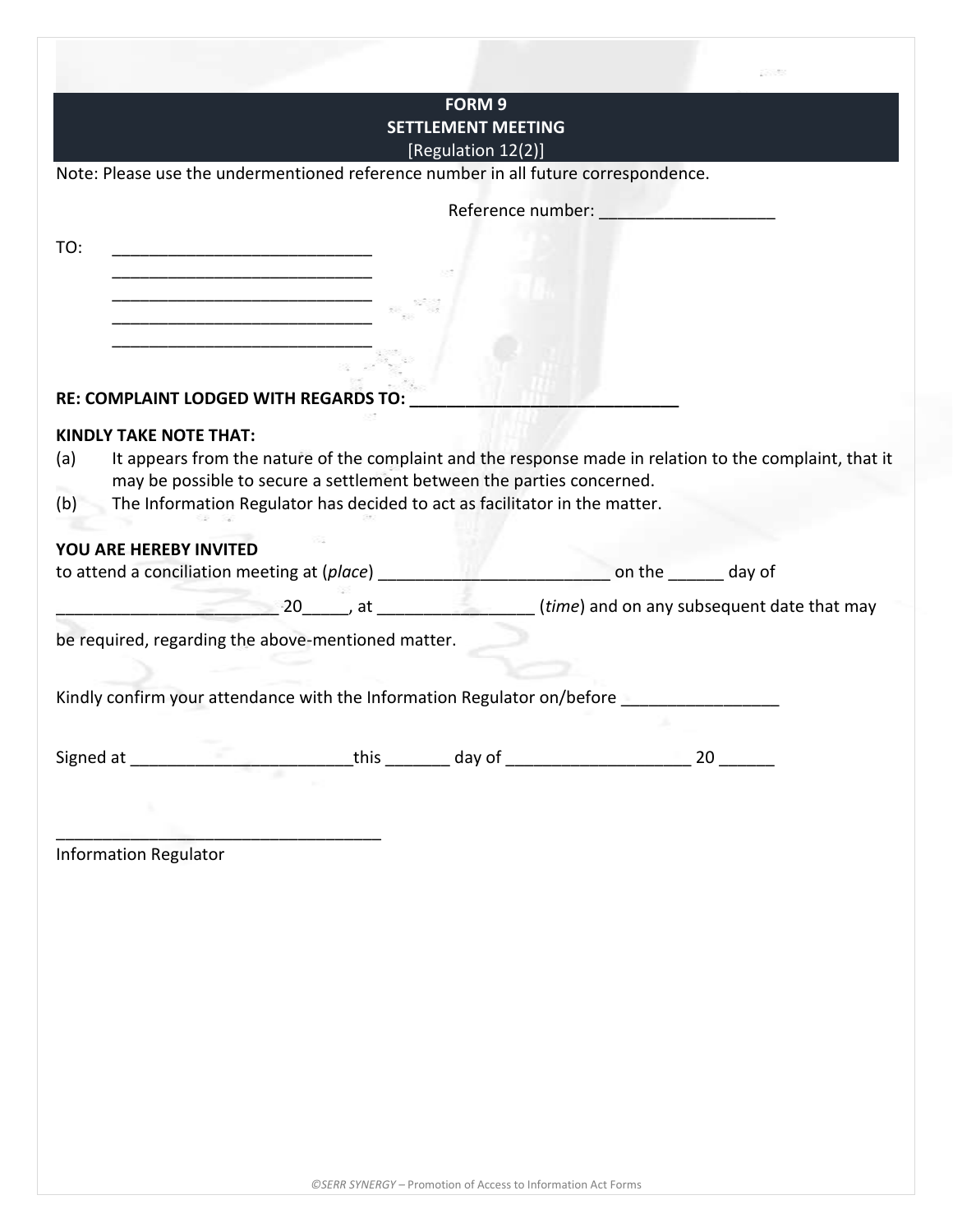|                                                                                    |     | <b>FORM 10</b>                |                                                                                                     |  |
|------------------------------------------------------------------------------------|-----|-------------------------------|-----------------------------------------------------------------------------------------------------|--|
|                                                                                    |     | <b>SETTLEMENT CERTIFICATE</b> |                                                                                                     |  |
|                                                                                    |     | [Regulation 12(4)]            |                                                                                                     |  |
| Note: Please use the undermentioned reference number in all future correspondence. |     |                               |                                                                                                     |  |
|                                                                                    |     | Reference number:             |                                                                                                     |  |
|                                                                                    |     |                               |                                                                                                     |  |
|                                                                                    |     | IN THE MATTER BETWEEN         |                                                                                                     |  |
| <b>Full names</b>                                                                  |     |                               |                                                                                                     |  |
| Identity number                                                                    |     |                               |                                                                                                     |  |
|                                                                                    |     |                               |                                                                                                     |  |
| Full names                                                                         |     |                               |                                                                                                     |  |
| Identity number                                                                    |     |                               |                                                                                                     |  |
|                                                                                    |     |                               |                                                                                                     |  |
| <b>Full names</b>                                                                  |     |                               |                                                                                                     |  |
| Identity number                                                                    |     |                               |                                                                                                     |  |
|                                                                                    |     |                               |                                                                                                     |  |
| <b>Full names</b>                                                                  | 28  |                               |                                                                                                     |  |
| Identity number                                                                    |     |                               |                                                                                                     |  |
| 38                                                                                 | 88  | <b>AND</b>                    |                                                                                                     |  |
| Name of public/private                                                             | 753 |                               |                                                                                                     |  |
| body                                                                               |     |                               |                                                                                                     |  |
| Name of information                                                                | 95  |                               |                                                                                                     |  |
| officer                                                                            |     |                               |                                                                                                     |  |
|                                                                                    |     |                               |                                                                                                     |  |
|                                                                                    |     |                               | in my capacity as facilitator in the matter between the                                             |  |
| above-mentioned parties.                                                           |     |                               |                                                                                                     |  |
|                                                                                    |     |                               |                                                                                                     |  |
| <b>HEREBY CERTIFY THAT:</b>                                                        |     |                               |                                                                                                     |  |
| The matter has been resolved, and the following settlement reached:                |     |                               |                                                                                                     |  |
|                                                                                    |     |                               |                                                                                                     |  |
|                                                                                    |     |                               |                                                                                                     |  |
|                                                                                    |     |                               |                                                                                                     |  |
|                                                                                    |     |                               |                                                                                                     |  |
|                                                                                    |     |                               |                                                                                                     |  |
|                                                                                    |     |                               |                                                                                                     |  |
|                                                                                    |     |                               |                                                                                                     |  |
|                                                                                    |     |                               |                                                                                                     |  |
|                                                                                    |     |                               | The matter has not been resolved, and will be referred back to in Information Regulator to be dealt |  |
| with in terms of Section 77C of the Act                                            |     |                               |                                                                                                     |  |
|                                                                                    |     |                               |                                                                                                     |  |
|                                                                                    |     |                               |                                                                                                     |  |
|                                                                                    |     |                               |                                                                                                     |  |
|                                                                                    |     |                               |                                                                                                     |  |
| <b>Information Regulator</b>                                                       |     |                               |                                                                                                     |  |
|                                                                                    |     |                               |                                                                                                     |  |
|                                                                                    |     |                               |                                                                                                     |  |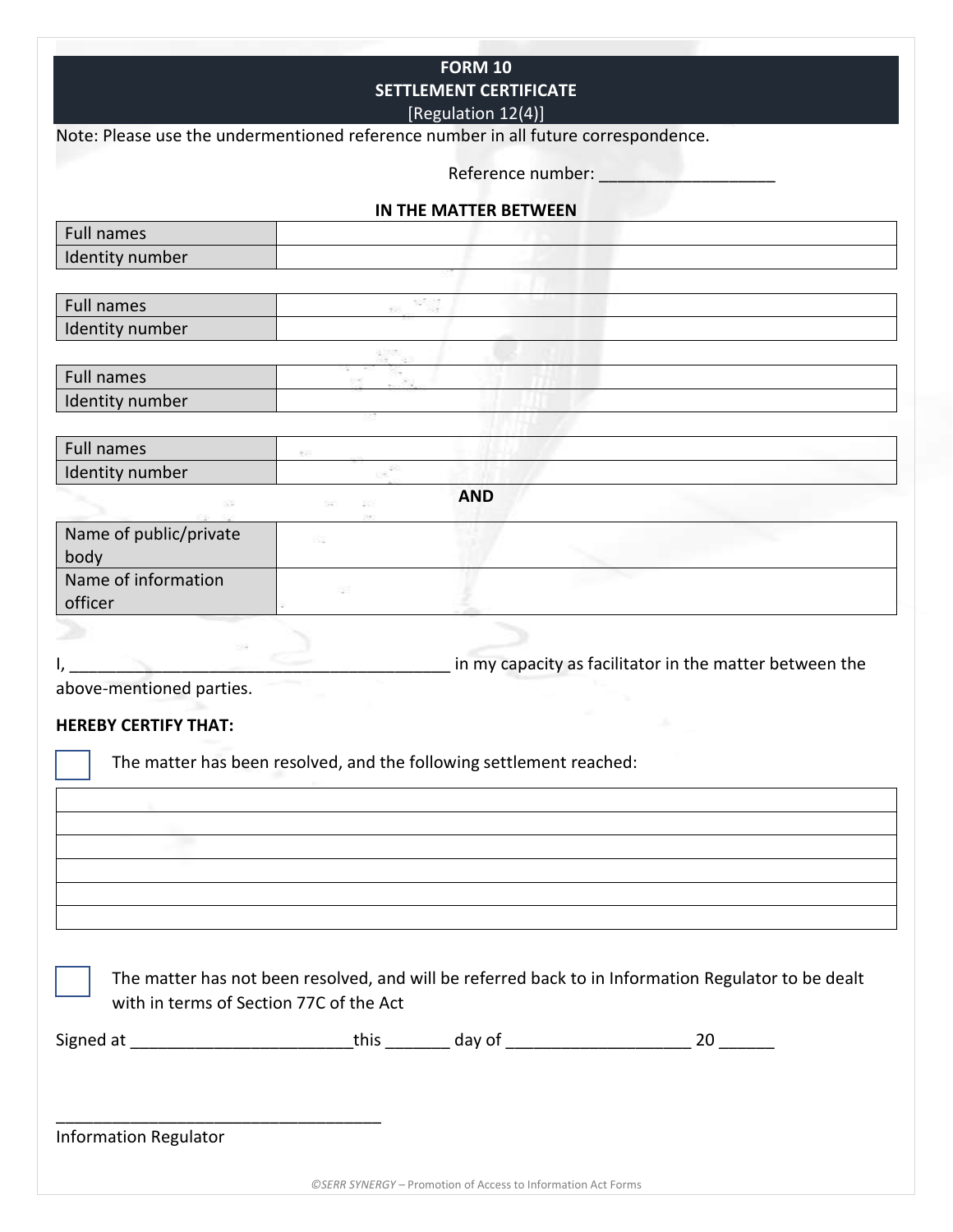|                               |                                                                                                                       | <b>FORM 11</b><br><b>CONCILIATION OF MATTER</b> |                                                                                                                |  |
|-------------------------------|-----------------------------------------------------------------------------------------------------------------------|-------------------------------------------------|----------------------------------------------------------------------------------------------------------------|--|
|                               |                                                                                                                       | [Regulation 13(2)]                              |                                                                                                                |  |
|                               | Note: Please use the undermentioned reference number in all future correspondence.                                    |                                                 |                                                                                                                |  |
|                               |                                                                                                                       |                                                 | Reference number: Network of the state of the state of the state of the state of the state of the state of the |  |
| TO:                           |                                                                                                                       |                                                 |                                                                                                                |  |
|                               | <u> 1989 - Johann John Stein, mars ar yw i brenin y cynnwys y cynnwys y cynnwys y cynnwys y cynnwys y cynnwys y c</u> |                                                 |                                                                                                                |  |
|                               |                                                                                                                       |                                                 |                                                                                                                |  |
|                               |                                                                                                                       |                                                 |                                                                                                                |  |
|                               |                                                                                                                       |                                                 |                                                                                                                |  |
|                               | RE: COMPLAINT LODGED WITH REGARDS TO:                                                                                 |                                                 |                                                                                                                |  |
| <b>KINDLY TAKE NOTE THAT:</b> |                                                                                                                       |                                                 |                                                                                                                |  |
| (a)                           | It appears from the nature of the complaint and the response made in relation to the complaint, that it               |                                                 |                                                                                                                |  |
|                               | may be possible to secure a settlement between the parties concerned.                                                 |                                                 |                                                                                                                |  |
| (b)                           | The Information Regulator has decided to act as facilitator in the matter.                                            |                                                 |                                                                                                                |  |
| YOU ARE HEREBY INVITED        |                                                                                                                       |                                                 |                                                                                                                |  |
|                               | to attend a conciliation meeting at (place) __________                                                                |                                                 | example and the entirely day of                                                                                |  |
|                               |                                                                                                                       |                                                 |                                                                                                                |  |
|                               | be required, regarding the above-mentioned matter.                                                                    |                                                 |                                                                                                                |  |
|                               |                                                                                                                       |                                                 |                                                                                                                |  |
|                               |                                                                                                                       |                                                 |                                                                                                                |  |
|                               | Kindly confirm your attendance with the Information Regulator on/before ________________                              |                                                 |                                                                                                                |  |
|                               |                                                                                                                       |                                                 |                                                                                                                |  |
|                               |                                                                                                                       |                                                 |                                                                                                                |  |
|                               | se p                                                                                                                  |                                                 |                                                                                                                |  |
|                               |                                                                                                                       |                                                 |                                                                                                                |  |
|                               |                                                                                                                       |                                                 |                                                                                                                |  |
|                               |                                                                                                                       |                                                 |                                                                                                                |  |
|                               |                                                                                                                       |                                                 |                                                                                                                |  |
|                               |                                                                                                                       |                                                 |                                                                                                                |  |
|                               |                                                                                                                       |                                                 |                                                                                                                |  |
| <b>Information Regulator</b>  |                                                                                                                       |                                                 |                                                                                                                |  |
|                               |                                                                                                                       |                                                 |                                                                                                                |  |
|                               |                                                                                                                       |                                                 |                                                                                                                |  |
|                               |                                                                                                                       |                                                 |                                                                                                                |  |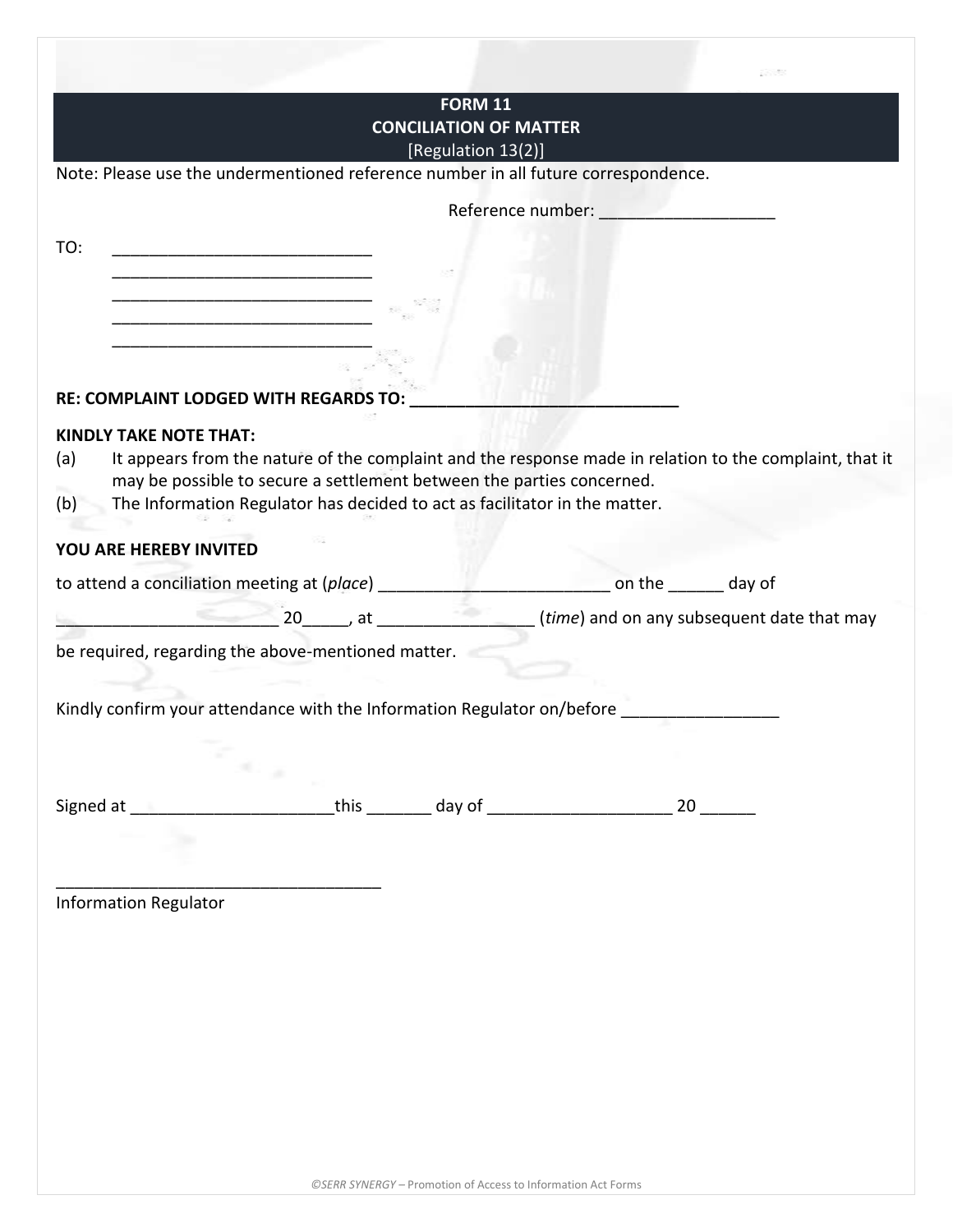# **FORM 12 CONCILIATION CERTIFICATE**

# [Regulation 13(5)]

Reference number:

#### **IN THE MATTER BETWEEN**

| <b>Full names</b>                                                   |    |            |                                                                                                     |
|---------------------------------------------------------------------|----|------------|-----------------------------------------------------------------------------------------------------|
| Identity number                                                     |    |            |                                                                                                     |
|                                                                     |    |            |                                                                                                     |
| <b>Full names</b>                                                   |    |            |                                                                                                     |
| Identity number                                                     |    |            |                                                                                                     |
|                                                                     |    |            |                                                                                                     |
| Full names                                                          |    |            |                                                                                                     |
| Identity number                                                     |    |            |                                                                                                     |
|                                                                     |    |            |                                                                                                     |
| <b>Full names</b>                                                   | 93 |            |                                                                                                     |
| Identity number                                                     |    |            |                                                                                                     |
|                                                                     | ×  | <b>AND</b> |                                                                                                     |
| Name of public/private                                              | ನಾ |            |                                                                                                     |
| body                                                                |    |            |                                                                                                     |
| Name of information                                                 | 88 |            |                                                                                                     |
| officer                                                             |    |            |                                                                                                     |
|                                                                     |    |            |                                                                                                     |
|                                                                     |    |            | in my capacity as facilitator in the matter between the                                             |
| above-mentioned parties.                                            |    |            |                                                                                                     |
|                                                                     |    |            |                                                                                                     |
| <b>HEREBY CERTIFY THAT:</b>                                         |    |            |                                                                                                     |
| The matter has been resolved, and the following settlement reached: |    |            |                                                                                                     |
|                                                                     |    |            |                                                                                                     |
|                                                                     |    |            |                                                                                                     |
|                                                                     |    |            |                                                                                                     |
|                                                                     |    |            |                                                                                                     |
|                                                                     |    |            |                                                                                                     |
|                                                                     |    |            |                                                                                                     |
|                                                                     |    |            |                                                                                                     |
|                                                                     |    |            |                                                                                                     |
|                                                                     |    |            | The matter has not been resolved, and will be referred back to in Information Regulator to be dealt |
| with in terms of Section 77C of the Act                             |    |            |                                                                                                     |
|                                                                     |    |            |                                                                                                     |
|                                                                     |    |            |                                                                                                     |
|                                                                     |    |            |                                                                                                     |
|                                                                     |    |            |                                                                                                     |
|                                                                     |    |            |                                                                                                     |
|                                                                     |    |            |                                                                                                     |
| <b>Information Regulator</b>                                        |    |            |                                                                                                     |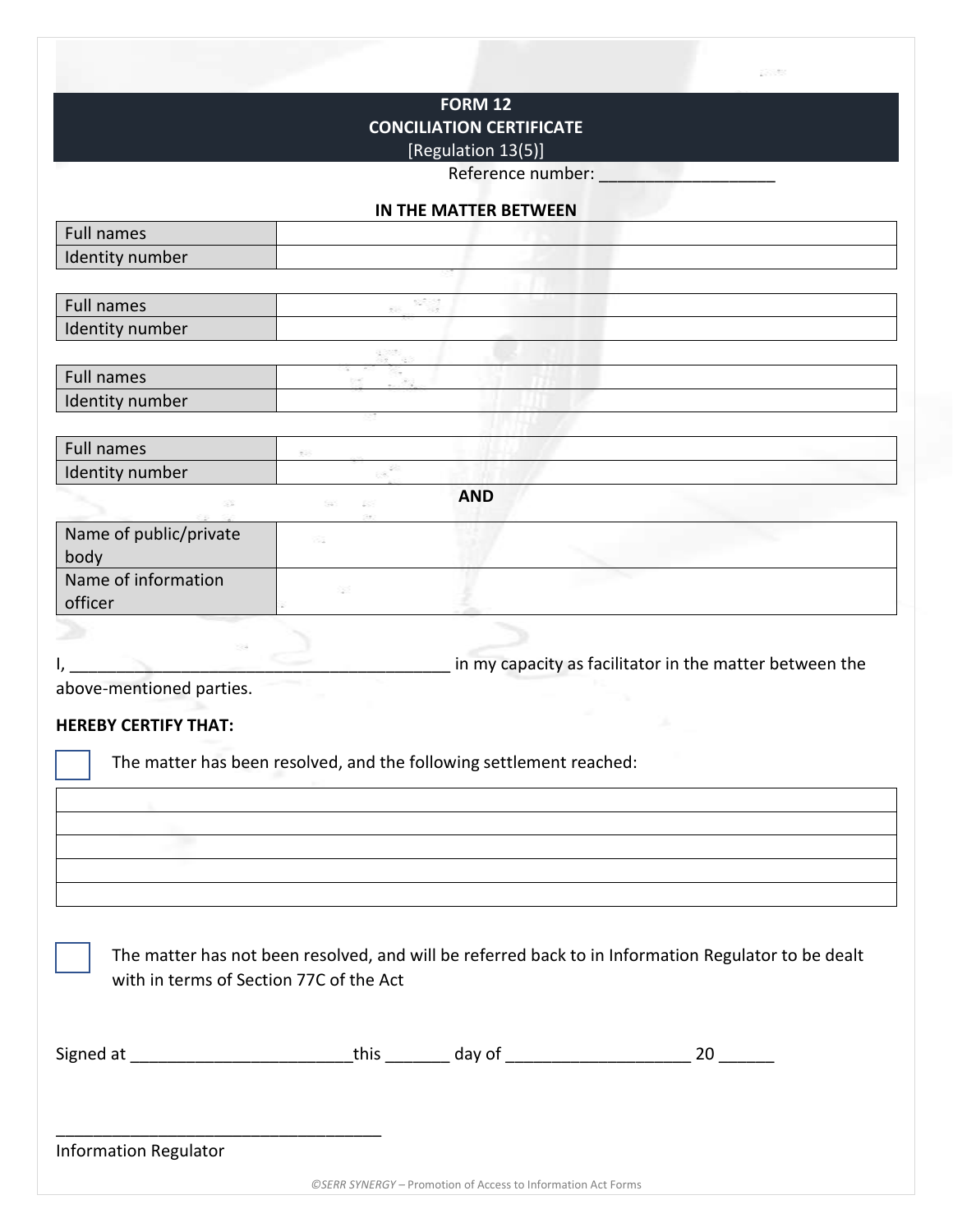|                                                                           |                                                                           | <b>FORM 13</b><br><b>REQUEST FOR ASSESSMENT</b><br>[Regulation 14(1)]                               |  |
|---------------------------------------------------------------------------|---------------------------------------------------------------------------|-----------------------------------------------------------------------------------------------------|--|
| The Information Regulator<br>TO:<br>P O Box 31533<br>Braamfontein<br>2017 | E-mail address: inforeg@justice.gov.za<br>Tel number: +27 (0) 10 023 5200 |                                                                                                     |  |
| 1,                                                                        |                                                                           |                                                                                                     |  |
| <b>Full names</b>                                                         |                                                                           |                                                                                                     |  |
| <b>Postal Address:</b>                                                    |                                                                           |                                                                                                     |  |
| <b>Street Address:</b>                                                    |                                                                           |                                                                                                     |  |
| E-mail Address:                                                           |                                                                           |                                                                                                     |  |
| Contact                                                                   | Tel. (B):                                                                 | Facsimile:                                                                                          |  |
| numbers:                                                                  | Cellular:                                                                 |                                                                                                     |  |
| Name of                                                                   |                                                                           | with the provisions of the Act insofar as its policies and implementation procedures are concerned. |  |
| public/private                                                            |                                                                           |                                                                                                     |  |
| Body:                                                                     |                                                                           |                                                                                                     |  |
| <b>Postal Address:</b>                                                    |                                                                           |                                                                                                     |  |
| <b>Street Address:</b>                                                    |                                                                           |                                                                                                     |  |
| E-mail Address:                                                           |                                                                           |                                                                                                     |  |
| Contact                                                                   | Tel. (B):                                                                 | Facsimile:                                                                                          |  |
| numbers:                                                                  | Cellular:                                                                 |                                                                                                     |  |
|                                                                           |                                                                           | PARTICULARS OF INFORMATION TO BE ASSESSED                                                           |  |
|                                                                           |                                                                           |                                                                                                     |  |
|                                                                           |                                                                           |                                                                                                     |  |
|                                                                           |                                                                           |                                                                                                     |  |
|                                                                           |                                                                           |                                                                                                     |  |
|                                                                           |                                                                           |                                                                                                     |  |
|                                                                           |                                                                           | PERSONS AFFECTED BY THE RELEVANT INFORMATION PRACTICE/S                                             |  |
|                                                                           |                                                                           |                                                                                                     |  |
|                                                                           |                                                                           |                                                                                                     |  |
|                                                                           |                                                                           |                                                                                                     |  |
|                                                                           |                                                                           |                                                                                                     |  |
|                                                                           |                                                                           |                                                                                                     |  |
|                                                                           |                                                                           |                                                                                                     |  |
|                                                                           |                                                                           |                                                                                                     |  |
|                                                                           |                                                                           |                                                                                                     |  |

*©SERR SYNERGY –* Promotion of Access to Information Act Forms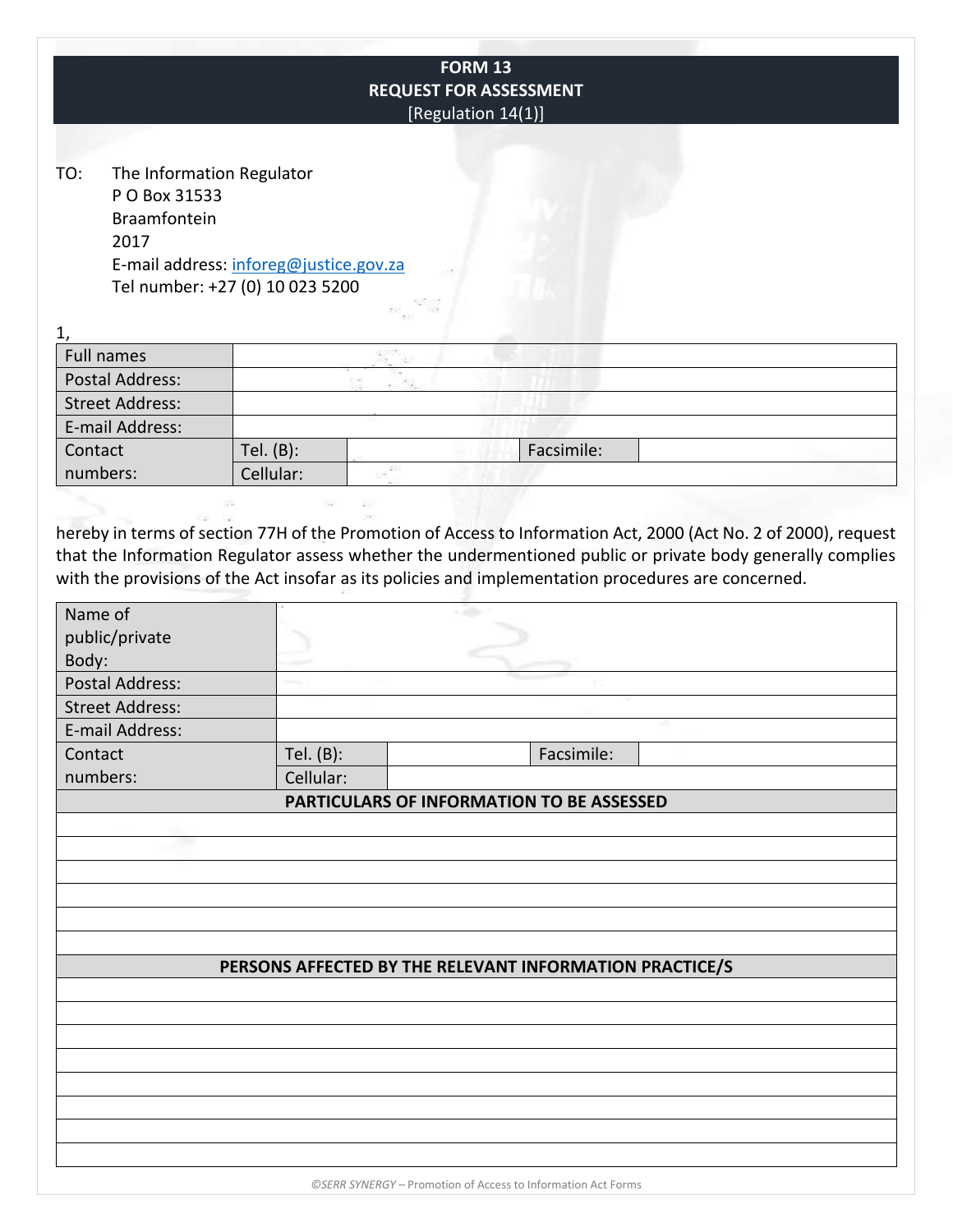|                                                                       | THE REASON WHY AN ASSESSMENT IS REQUESTED |                                                                        |
|-----------------------------------------------------------------------|-------------------------------------------|------------------------------------------------------------------------|
|                                                                       |                                           |                                                                        |
|                                                                       |                                           |                                                                        |
|                                                                       |                                           |                                                                        |
|                                                                       |                                           |                                                                        |
|                                                                       |                                           |                                                                        |
|                                                                       |                                           | SPECIFIC ASPECTS OF THE INFORMATION THAT THE ASSESSMENT SHOULD ADDRESS |
|                                                                       |                                           |                                                                        |
|                                                                       |                                           |                                                                        |
|                                                                       |                                           |                                                                        |
|                                                                       |                                           |                                                                        |
|                                                                       |                                           |                                                                        |
|                                                                       |                                           |                                                                        |
|                                                                       |                                           |                                                                        |
| Signed at                                                             | this ________ day of _                    | 20                                                                     |
|                                                                       |                                           |                                                                        |
|                                                                       |                                           |                                                                        |
|                                                                       |                                           |                                                                        |
| Requester                                                             |                                           |                                                                        |
|                                                                       |                                           |                                                                        |
|                                                                       |                                           |                                                                        |
|                                                                       |                                           |                                                                        |
| $\mathcal{L}_{\mathcal{A}_{\mathcal{A}_{\mathcal{A}_{\mathcal{A}}}}}$ |                                           |                                                                        |
|                                                                       |                                           |                                                                        |
|                                                                       |                                           |                                                                        |
|                                                                       |                                           |                                                                        |
|                                                                       |                                           |                                                                        |
| A.                                                                    |                                           |                                                                        |
|                                                                       |                                           |                                                                        |
|                                                                       |                                           |                                                                        |
|                                                                       |                                           |                                                                        |
|                                                                       |                                           |                                                                        |
|                                                                       |                                           |                                                                        |
|                                                                       |                                           |                                                                        |
|                                                                       |                                           |                                                                        |
|                                                                       |                                           |                                                                        |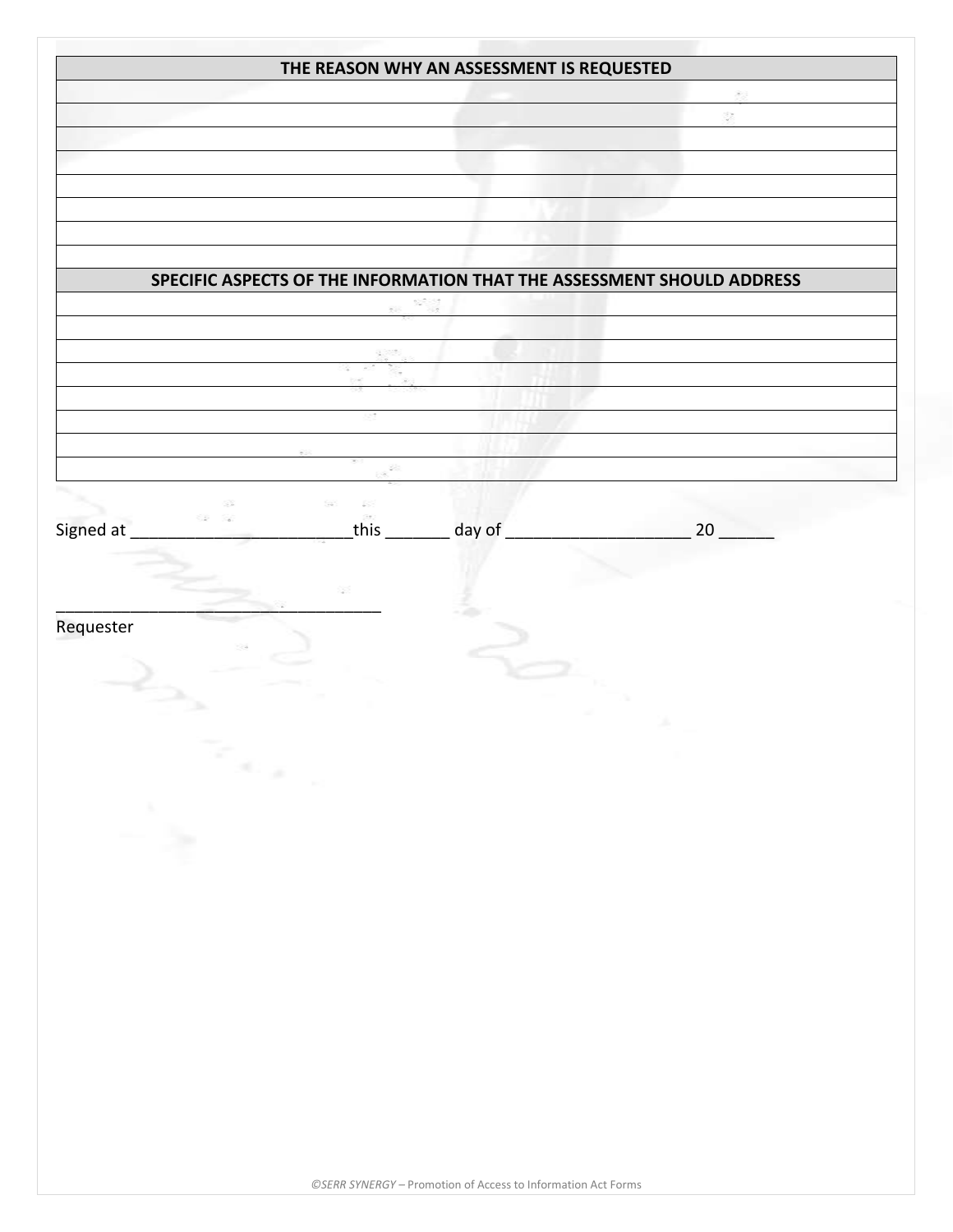| FORM 14                                                                                          |  |
|--------------------------------------------------------------------------------------------------|--|
| NOTICE OF *REQUEST/INFORMATION REGULATOR'S OWN DECISION TO DO                                    |  |
| <b>AN ASSESSMENT</b>                                                                             |  |
| [Regulation 14(2)]                                                                               |  |
|                                                                                                  |  |
|                                                                                                  |  |
| Reference number:                                                                                |  |
|                                                                                                  |  |
| TO:                                                                                              |  |
|                                                                                                  |  |
|                                                                                                  |  |
|                                                                                                  |  |
|                                                                                                  |  |
|                                                                                                  |  |
|                                                                                                  |  |
| You are hereby notified that the Information Regulator--                                         |  |
| was requested to conduct an assessment                                                           |  |
|                                                                                                  |  |
|                                                                                                  |  |
|                                                                                                  |  |
| has on its own initiative decided to conduct an assessment,                                      |  |
|                                                                                                  |  |
| in terms of Section 77H of the Promotion of Access to Information Act, 2000 (Act No. 2 of 2000). |  |
| PARTICULARS OF INFORMATION TO BE ASSESSED                                                        |  |
|                                                                                                  |  |
|                                                                                                  |  |
|                                                                                                  |  |
|                                                                                                  |  |
|                                                                                                  |  |
|                                                                                                  |  |
|                                                                                                  |  |
|                                                                                                  |  |
|                                                                                                  |  |
| PERSONS AFFECTED BY THE RELEVANT INFORMATION PRACTICE/S                                          |  |
|                                                                                                  |  |
|                                                                                                  |  |
|                                                                                                  |  |
|                                                                                                  |  |
|                                                                                                  |  |
|                                                                                                  |  |
|                                                                                                  |  |
|                                                                                                  |  |
|                                                                                                  |  |
| THE REASON WHY AN ASSESSMENT IS REQUESTED                                                        |  |
|                                                                                                  |  |
|                                                                                                  |  |
|                                                                                                  |  |
|                                                                                                  |  |
|                                                                                                  |  |
|                                                                                                  |  |
|                                                                                                  |  |
|                                                                                                  |  |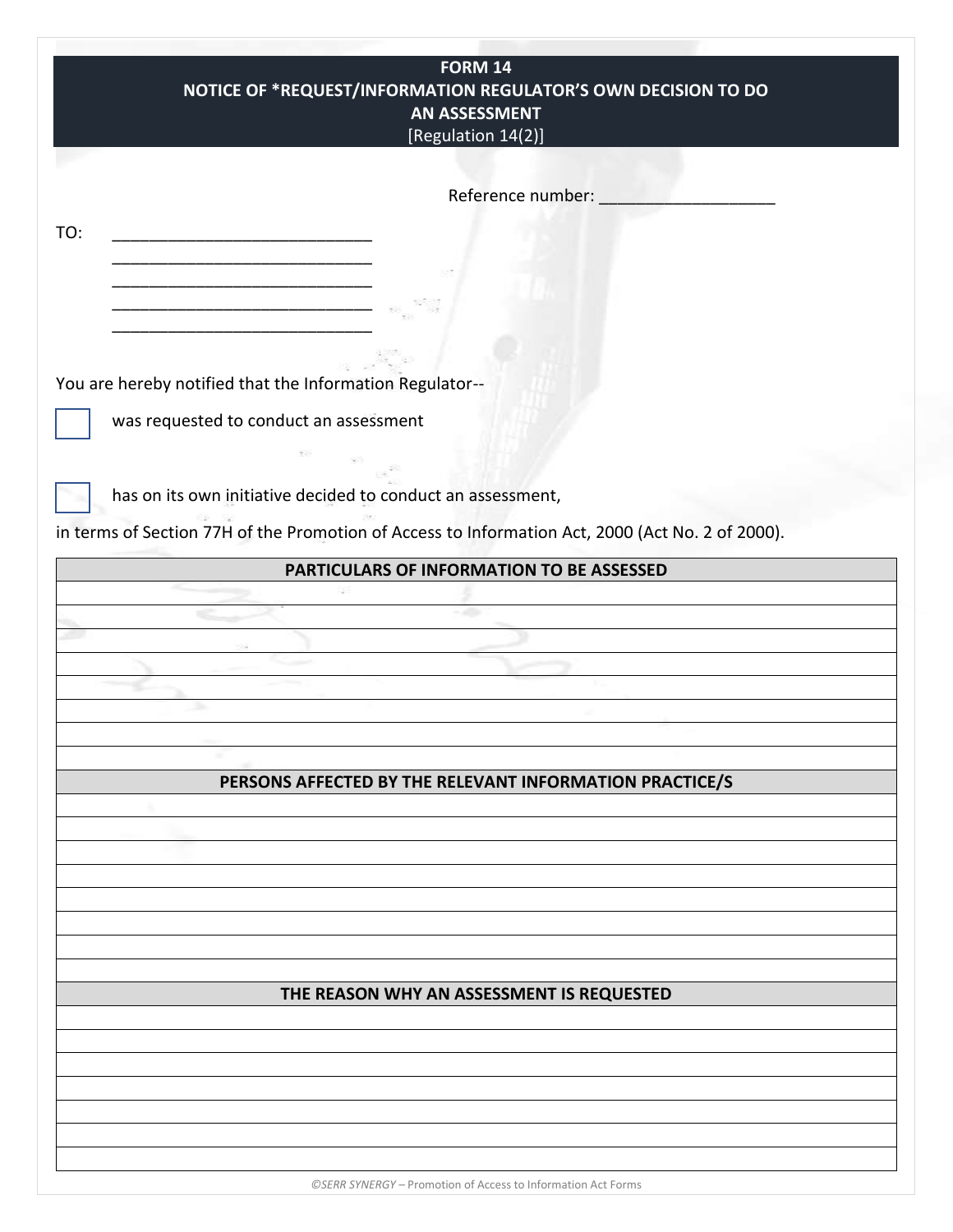|                                                                          |                                      | SPECIFIC ASPECTS OF THE INFORMATION THAT THE ASSESSMENT SHOULD ADDRESS                                                                                                                               |  |
|--------------------------------------------------------------------------|--------------------------------------|------------------------------------------------------------------------------------------------------------------------------------------------------------------------------------------------------|--|
|                                                                          |                                      |                                                                                                                                                                                                      |  |
|                                                                          |                                      |                                                                                                                                                                                                      |  |
|                                                                          |                                      |                                                                                                                                                                                                      |  |
|                                                                          |                                      |                                                                                                                                                                                                      |  |
|                                                                          |                                      |                                                                                                                                                                                                      |  |
|                                                                          |                                      |                                                                                                                                                                                                      |  |
|                                                                          |                                      |                                                                                                                                                                                                      |  |
|                                                                          |                                      |                                                                                                                                                                                                      |  |
|                                                                          |                                      |                                                                                                                                                                                                      |  |
|                                                                          |                                      | You are hereby invited to submit a written response, together with substantiated proof with regards to the<br>*request/the Information Regulator's own initiative to conduct an assessment on/before |  |
|                                                                          |                                      |                                                                                                                                                                                                      |  |
| Signed at _______________________________this __________ day of ________ |                                      | $\sim$ 20 $\sim$                                                                                                                                                                                     |  |
|                                                                          | 69                                   |                                                                                                                                                                                                      |  |
|                                                                          |                                      |                                                                                                                                                                                                      |  |
| 33                                                                       |                                      |                                                                                                                                                                                                      |  |
|                                                                          |                                      |                                                                                                                                                                                                      |  |
| <b>Information Regulator</b>                                             |                                      |                                                                                                                                                                                                      |  |
|                                                                          |                                      |                                                                                                                                                                                                      |  |
|                                                                          |                                      |                                                                                                                                                                                                      |  |
|                                                                          |                                      |                                                                                                                                                                                                      |  |
|                                                                          |                                      |                                                                                                                                                                                                      |  |
|                                                                          |                                      |                                                                                                                                                                                                      |  |
|                                                                          |                                      |                                                                                                                                                                                                      |  |
|                                                                          |                                      |                                                                                                                                                                                                      |  |
|                                                                          |                                      |                                                                                                                                                                                                      |  |
|                                                                          |                                      |                                                                                                                                                                                                      |  |
|                                                                          |                                      |                                                                                                                                                                                                      |  |
|                                                                          | $\sigma_{\rm c}$ is $\sigma_{\rm c}$ |                                                                                                                                                                                                      |  |
|                                                                          |                                      |                                                                                                                                                                                                      |  |
|                                                                          |                                      |                                                                                                                                                                                                      |  |
|                                                                          |                                      |                                                                                                                                                                                                      |  |
|                                                                          |                                      |                                                                                                                                                                                                      |  |
|                                                                          |                                      |                                                                                                                                                                                                      |  |
|                                                                          |                                      |                                                                                                                                                                                                      |  |
|                                                                          |                                      |                                                                                                                                                                                                      |  |
|                                                                          |                                      |                                                                                                                                                                                                      |  |
|                                                                          |                                      |                                                                                                                                                                                                      |  |
|                                                                          |                                      |                                                                                                                                                                                                      |  |
|                                                                          |                                      |                                                                                                                                                                                                      |  |
|                                                                          |                                      |                                                                                                                                                                                                      |  |
|                                                                          |                                      |                                                                                                                                                                                                      |  |
|                                                                          |                                      |                                                                                                                                                                                                      |  |
|                                                                          |                                      |                                                                                                                                                                                                      |  |
|                                                                          |                                      |                                                                                                                                                                                                      |  |
|                                                                          |                                      |                                                                                                                                                                                                      |  |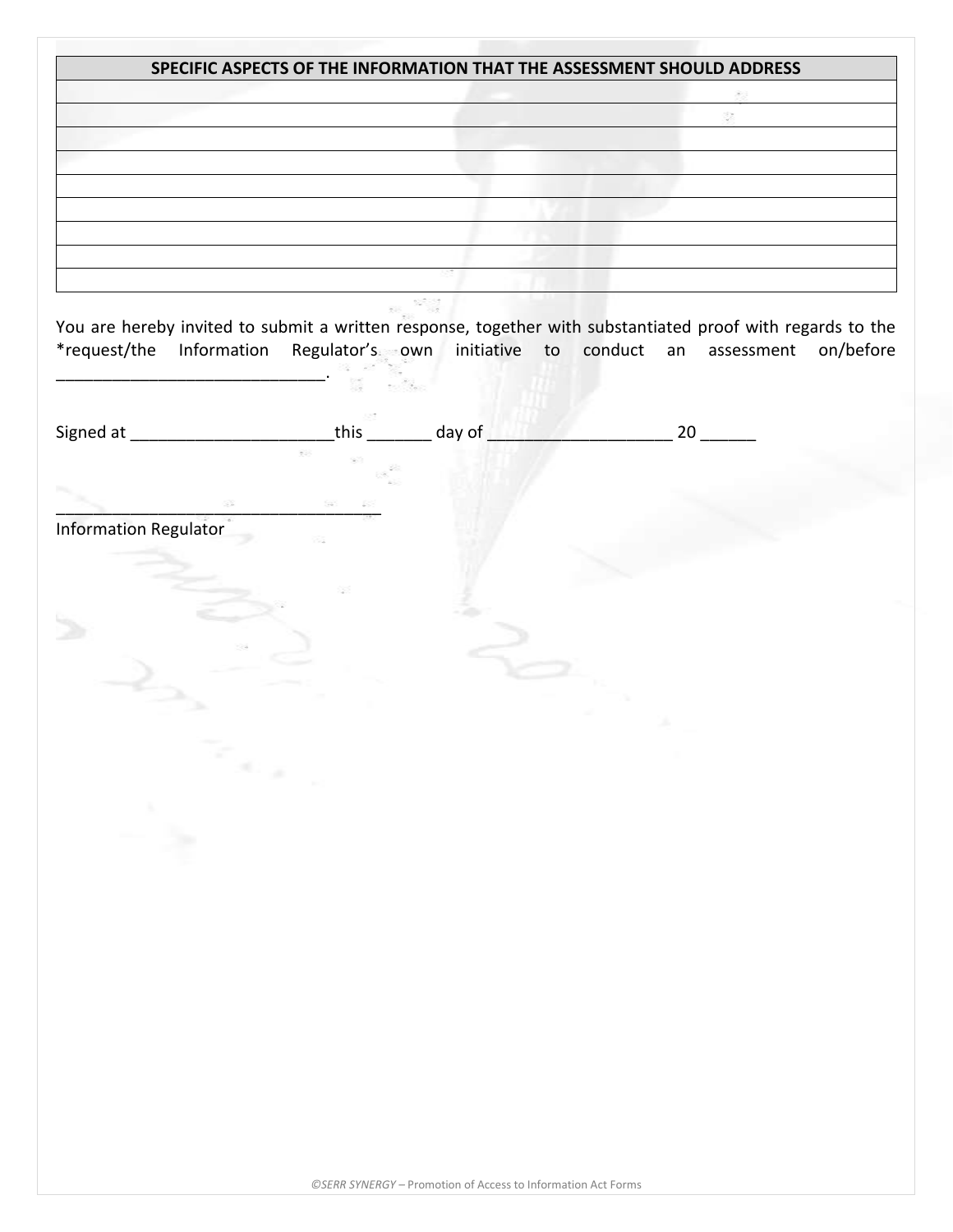|                                                                                                                       | <b>FORM 15</b>                                    |    |
|-----------------------------------------------------------------------------------------------------------------------|---------------------------------------------------|----|
|                                                                                                                       | DECISION WITH REGARDS TO CONDUCTING AN ASSESSMENT |    |
|                                                                                                                       | [Regulation 14(3)]                                |    |
|                                                                                                                       |                                                   |    |
|                                                                                                                       |                                                   |    |
|                                                                                                                       | Reference number:                                 |    |
|                                                                                                                       |                                                   |    |
| TO:<br><u> 1980 - Jan James James Barnett, fransk politik (d. 1980)</u>                                               |                                                   |    |
|                                                                                                                       |                                                   |    |
|                                                                                                                       |                                                   |    |
|                                                                                                                       |                                                   |    |
| <u> 1989 - Johann Barbara, martin amerikan basar dan berasal dalam basar dalam basar dalam basar dalam basar dala</u> |                                                   |    |
| <u> 2008 - Jan Berlin, Amerikaansk politiker (</u>                                                                    |                                                   |    |
|                                                                                                                       |                                                   |    |
| The Information Regulator *was requested to conduct an assessment/ has on its own initiative decided to               |                                                   |    |
|                                                                                                                       |                                                   |    |
| conduct an assessment, in terms of Section 77H of the Promotion of Access to Information Act, 2000 (Act No. 2         |                                                   |    |
| of 2000), and has, after taking all the relevant information into consideration, to---                                |                                                   |    |
|                                                                                                                       |                                                   |    |
|                                                                                                                       |                                                   |    |
| proceed with an assessment; or.                                                                                       |                                                   |    |
|                                                                                                                       |                                                   |    |
|                                                                                                                       |                                                   |    |
|                                                                                                                       |                                                   |    |
| not to proceed with an assessment.                                                                                    |                                                   |    |
|                                                                                                                       |                                                   |    |
|                                                                                                                       |                                                   |    |
| Signed at                                                                                                             | this ________ day of ___                          | 20 |
|                                                                                                                       |                                                   |    |
|                                                                                                                       |                                                   |    |
|                                                                                                                       |                                                   |    |
|                                                                                                                       |                                                   |    |
| <b>Information Regulator</b>                                                                                          |                                                   |    |
| $\overline{a}$                                                                                                        |                                                   |    |
|                                                                                                                       |                                                   |    |
|                                                                                                                       |                                                   |    |
| Ž≽.                                                                                                                   |                                                   |    |
|                                                                                                                       |                                                   |    |
|                                                                                                                       |                                                   |    |
|                                                                                                                       |                                                   |    |
|                                                                                                                       |                                                   |    |
|                                                                                                                       |                                                   |    |
|                                                                                                                       |                                                   |    |
|                                                                                                                       |                                                   |    |
|                                                                                                                       |                                                   |    |
|                                                                                                                       |                                                   |    |
|                                                                                                                       |                                                   |    |
|                                                                                                                       |                                                   |    |
|                                                                                                                       |                                                   |    |
|                                                                                                                       |                                                   |    |
|                                                                                                                       |                                                   |    |
|                                                                                                                       |                                                   |    |
|                                                                                                                       |                                                   |    |